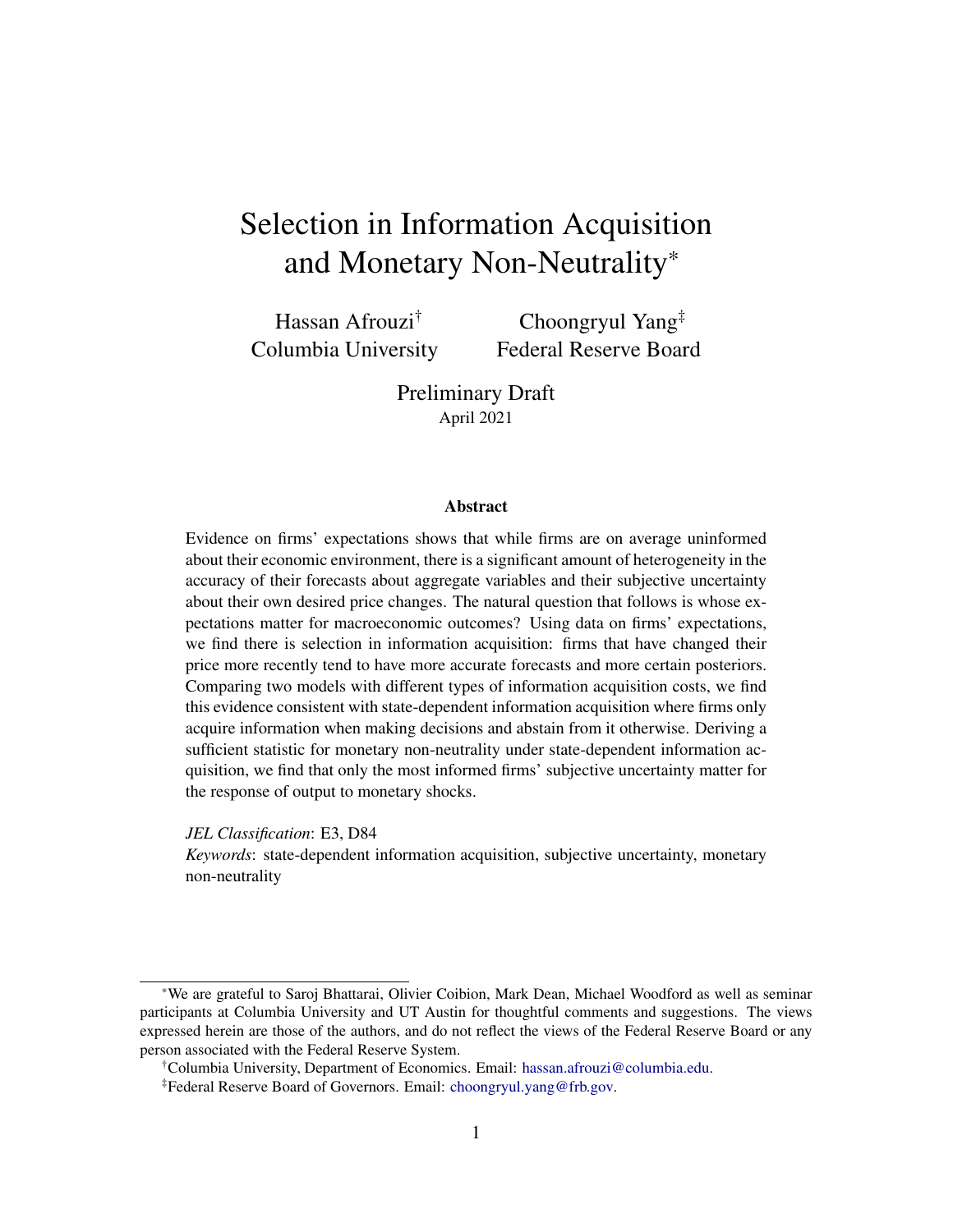## 1 Introduction

Recent evidence shows that firms are, on average, highly uninformed about their economic environment. However, there is a tremendous amount of heterogeneity in firms' uncertainty about aggregate variables, with certain firms' expectations being relatively precise and accurate while others being highly uncertain and inaccurate. This evidence raises the question that whose expectations matter for macroeconomic outcomes?

Using evidence for firms' expectations from New Zealand, we find there is selection in information acquisition: firms who have changed their prices more recently tend to have more accurate expectations about aggregate variables and are more certain about their own desired price changes. This evidence points towards a selection mechanism, according to which firms tend to acquire more information once an opportunity for a price change arrives. Motivated by this evidence, we build a theory of information choice under infrequent adjustment of prices and consider the consequences of two extreme types of cost functions for information acquisition, one linear in Shannon's mutual information and the other extremely convex.

In a model where the cost is linear in Shannon's mutual information function, we find that firms only acquire information when they change their prices and abstain from information acquisition otherwise. Accordingly, this model delivers a positive and strong relationship between firms' subjective uncertainty about their desired price and the time since its last price change. Furthermore, this model also generates a rich degree of heterogeneity in firms' subjective uncertainty that matches the shape of this variable's empirical distribution.

In contrast, in a model with an extremely convex cost for information acquisition, firms smooth their information acquisition and acquire information at a constant rate, independent of their state. Therefore, such a model fails to explain the relationship between a firm's uncertainty and the time since their last price change. Moreover, it also fails to capture the large degree of heterogeneity observed in firms' subjective uncertainty as an endogenous outcome.

As we find the evidence to favor the model with the linear cost of information acquisition, we then study the implications of this model for firms' pricing decisions and monetary non-neutrality. We find that selection in information acquisition implies that the average uncertainty among firms leads to an overestimation of monetary non-neutrality. Deriving a sufficient statistic for this non-neutrality, we find that only the price-setters' expectations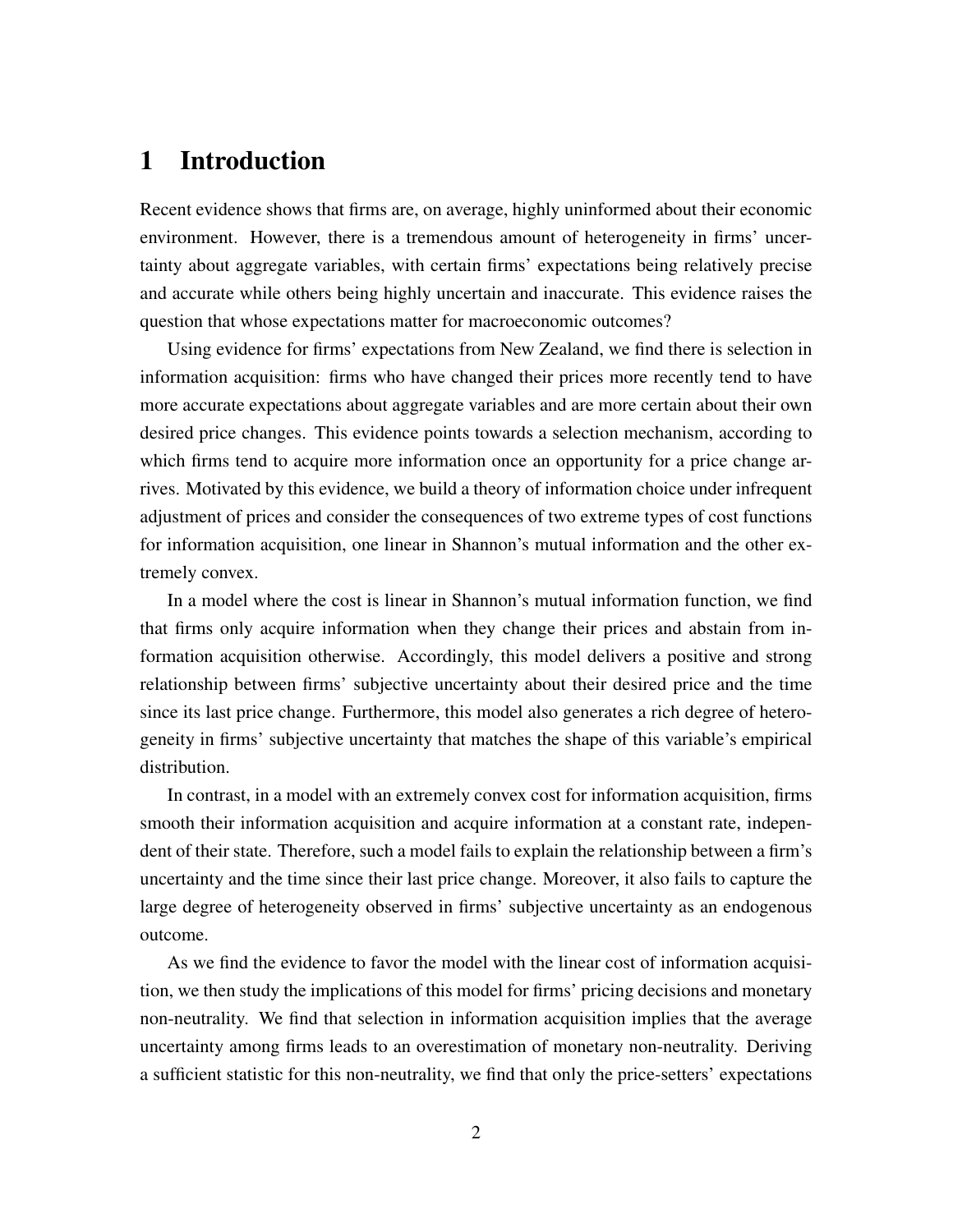matter for this macroeconomic outcome. Formally, we show that the cumulative impulse response (CIR) of output to an unexpected and permanent 1 percent decline in the aggregate price level is the sum of two terms:



where the first term is the usual and familiar effect of price-stickiness [\(Alvarez, Le Bihan](#page-22-0) [and Lippi,](#page-22-0) [2016\)](#page-22-0). What is novel here is the second term, which captures the effect of imperfect information, and shows that only the price-setters' uncertainty affects the response of output. Since price-setters have the lowest uncertainty among all firms, this implies that average uncertainty across firms is an overestimate for the effect of imperfect information on the response of output.

Related Literature. This paper builds on and contributes several strands of literature. First, it relates to a recent literature studying how firms form their expectations and how their expectation affects their decisions. Using the survey of New Zealand firms' macroeconomic belief that we also use in this paper, [Kumar, Afrouzi, Coibion and Gorodnichenko](#page-23-0) [\(2015\)](#page-23-0) and [Coibion, Gorodnichenko and Kumar](#page-22-1) [\(2018a\)](#page-22-1) study determinants of firms' inattentiveness to aggregate economic conditions, how firms update their beliefs in a response to new information, and how changes in their belief affect their decisions. [Afrouzi](#page-22-2) [\(2019\)](#page-22-2) shows that firms facing more competitors are better informed about aggregate inflation while [Yang](#page-24-0) [\(2020\)](#page-24-0) shows firms with a greater product scope have better information about aggregate economic conditions. We use the same New Zealand survey data to motivate our new state-dependent information acquisition model.

Furthermore, our model also relates to the literature that studies the implications of different specifications for the cost of information acquisition in different settings (e.g., [Dean,](#page-22-3) [2013;](#page-22-3) [Hébert and Woodford,](#page-23-1) [2018;](#page-23-1) [Caplin, Dean and Leahy,](#page-22-4) [2017\)](#page-22-4). Our contribution to this literature is to provide evidence for the non-convexity of the cost of information acquisition and to study its macroeconomic implications.

We also contribute to the literature studying the real effects of monetary policy shocks under price stickiness or rational inattention frictions. The seminal work by [Golosov and](#page-23-2) [Lucas](#page-23-2) [\(2007\)](#page-23-2) shows that a reasonably calibrated standard menu cost model cannot gener-ate sizable monetary non-neutrality because of strong selection effects of price changes.<sup>[1](#page-0-0)</sup>

<sup>&</sup>lt;sup>1</sup>[Gagnon, López-Salido and Vincent](#page-22-5) [\(2013\)](#page-22-5) study the effect of large inflationary shocks on the timing of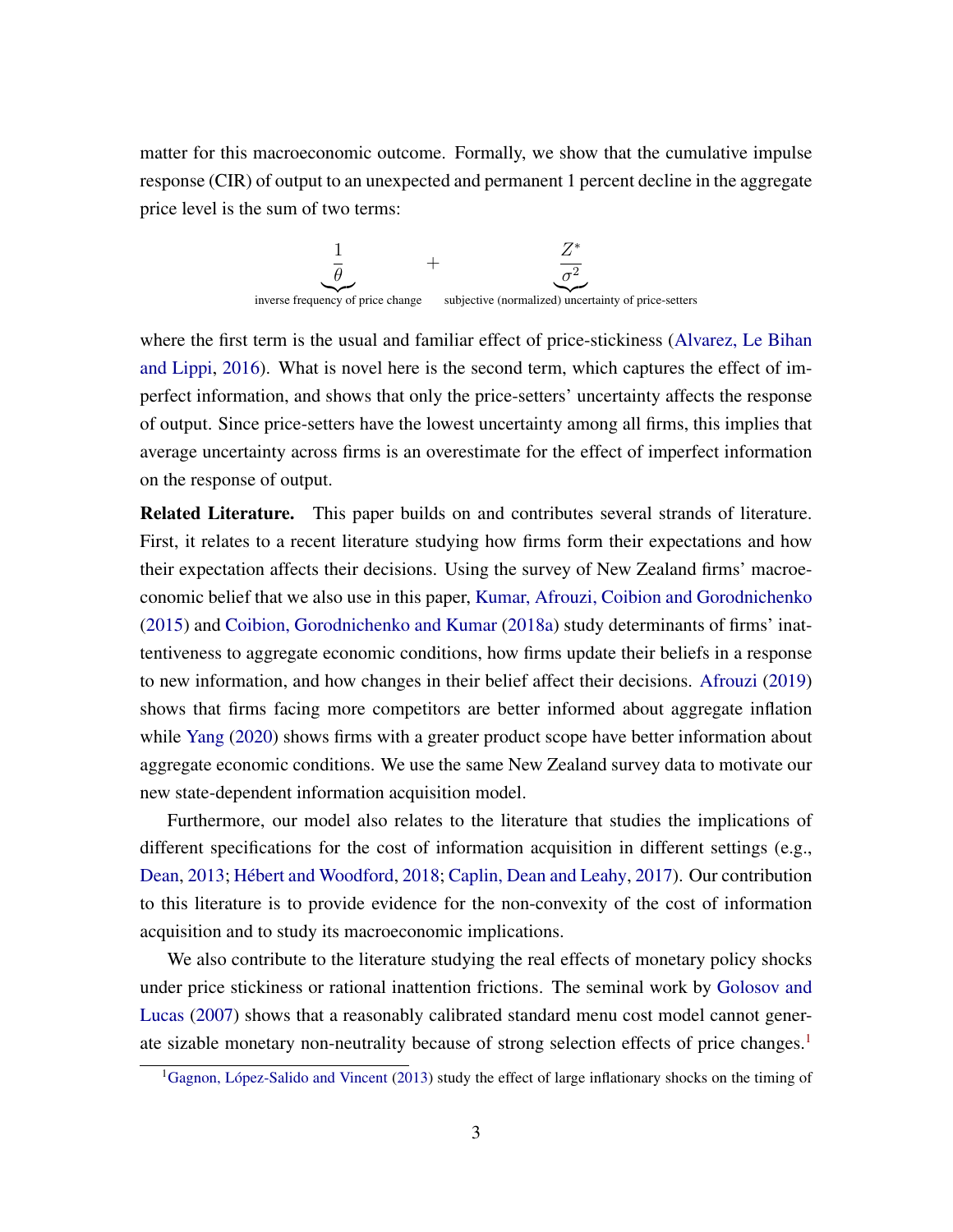[Midrigan](#page-23-3) [\(2011\)](#page-23-3) and [Alvarez and Lippi](#page-22-6) [\(2014\)](#page-22-6) introduce multi-product firms in the standard menu and find that the real effects of monetary shocks increase in the number of products firms produce. Following the seminal work by [Sims](#page-23-4) [\(2003\)](#page-23-4), the rational inattention literature provides another mechanism through which monetary policy shocks can have real effects.<sup>[2](#page-0-0)</sup> [Mackowiak and Wiederholt](#page-23-5) [\(2009\)](#page-23-5) develops a stylized rational inattention model and find that firms pay less attention to aggregate shocks which are less volatile than idiosyncratic shocks, leading to large monetary non-neutrality. In our model, we study both sticky prices and rational inattention in a unified framework to study the real effects of monetary policy shocks.

The theoretical model we study in Section [3](#page-6-0) is different from previous models with both nominal rigidities and informational frictions. For example, [Gorodnichenko](#page-23-6) [\(2008\)](#page-23-6) studies a menu cost model with a partial information acquisition with a fixed observational cost. [Alvarez, Lippi and Paciello](#page-22-7) [\(2011\)](#page-22-7), [Alvarez, Lippi and Paciello](#page-22-8) [\(2017\)](#page-22-8), and [Bonomo, Car](#page-22-9)[valho, Garcia and Malta](#page-22-9) [\(2019\)](#page-22-9) study models with both menu costs and observational costs, where firms decide when they observe either idiosyncratic shocks or aggregate shocks by paying a fixed cost. In these models, firms can perfectly observe the underlying shocks that whenever they pay the fixed cost. [Woodford](#page-23-7) [\(2009\)](#page-23-7) and [Stevens](#page-23-8) [\(2019\)](#page-23-8) develop models with consideration costs, where firms' price reviews incur a fixed cost and the review decision is made on the basis of incomplete information. However, in these models, firms have perfect information once they pay the consideration costs.<sup>[3](#page-0-0)</sup> [Yang](#page-24-0) [\(2020\)](#page-24-0) develops a model with both menu costs and rational inattention for multi-product firms and shows that price adjusters choose to be better informed about underlying shocks. This selection effect in information processing leads to a leptokurtic distribution of firms' desired price changes.[4](#page-0-0) Our new contribution to this literature is to develop a continuous-time model with both rational inattention and nominal rigidities and study its implications for monetary non-neutrality in an analytical framework.

price changes using Mexican CPI data and find direct support for a selection effect. [Carvalho and Kryvtsov](#page-22-10) [\(2018\)](#page-22-10) finds evidence of strong price selection across goods and services using detailed micro-level consumer price data for the UK, the US, and Canada.

<sup>&</sup>lt;sup>2</sup>See, for instance, [Sims](#page-23-9) [\(2010\)](#page-23-9) and Mackowiak, Matějka and Wiederholt [\(2018\)](#page-23-10) for comprehensive reviews.

 $3$ Models with menu costs and exogenous information rigidities include [Klenow and Willis](#page-23-11) [\(2007\)](#page-23-11), [Knotek](#page-23-12) [\(2010\)](#page-23-12), [Hellwig and Venkateswaran](#page-23-13) [\(2015\)](#page-23-13), and [Baley and Blanco](#page-22-11) [\(2019\)](#page-22-11) among others.

<sup>&</sup>lt;sup>4</sup>In menu costs literature, many previous studies assume a fat-tailed distribution of idiosyncratic shocks to fit the distribution of micro price data. See, for instance, [Gertler and Leahy,](#page-22-12) [2008;](#page-22-12) [Midrigan,](#page-23-3) [2011;](#page-23-3) [Vavra,](#page-23-14) [2013;](#page-23-14) [Karadi and Reiff,](#page-23-15) [2019;](#page-23-15) [Baley and Blanco,](#page-22-11) [2019.](#page-22-11)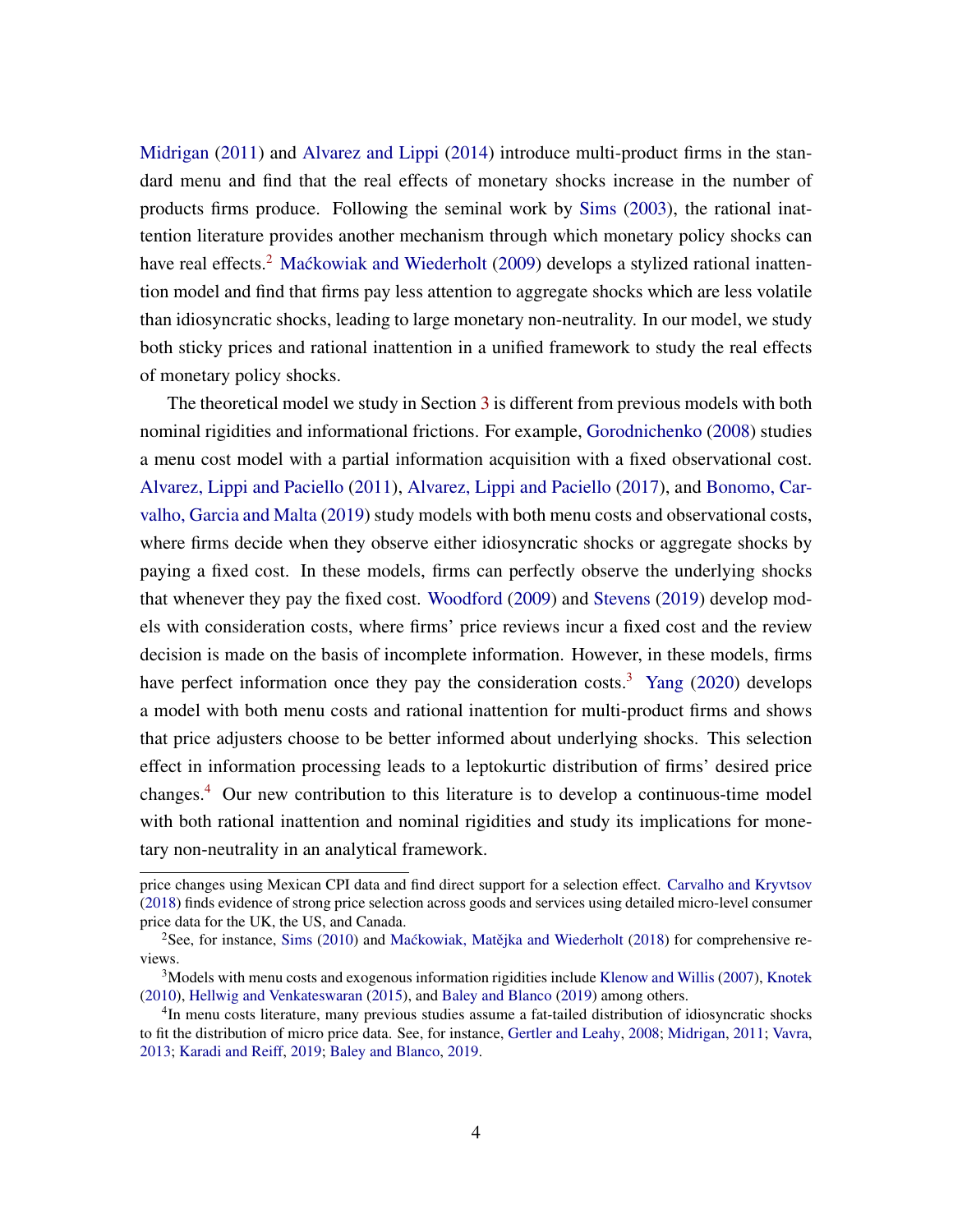## 2 Motivating Evidence

In this section, we provide our motivating evidences on firms' belief formation using a quantitative survey of firms' expectations in New Zealand.<sup>[5](#page-0-0)</sup> This survey was conducted in multiple waves among a random sample of firms in New Zealand with broad sectoral cov-erage.<sup>[6](#page-0-0)</sup> We provide three empirical results that motivate our new state-dependent rational inattention model in Section [3.](#page-6-0) First, there is a lot of heterogeneity in firm-level subjective uncertainty. Second, the distributions of firms' desired price changes and revisions in their price gaps are both leptokurtic. Third, there is a positive relationship between time since last price change and the accuracy of firms' inflation expectations as well as their subjective uncertainty about their desired price changes.

#### 2.1 Heterogeneity in Firms' Subjective Uncertainty

We first show that there is a significant degree of heterogeneity in firms' subjective uncertainty. The New Zealand survey data allows us to measure firms' subjective uncertainty about their desired price changes. We define a firm's desired price change as the amount by which the firm would change its price if it could freely do so. Firms in the survey were asked to assign probabilities (from 0 to 100) to the different values for their current desired price changes. We calculate the standard deviation—which is a measure of firms' subjective uncertainty—surrounding firms' desired price changes using the implied probability distribution. Figure [1](#page-5-0) shows the distributions of firms' subjective uncertainty in different sectors. First, subjective uncertainty is highly dispersed across firms. Second, this heterogeneity exists both within and across sectors.

#### 2.2 Price Changes and Subjective Uncertainty

Our last empirical result is on the relationship between firms' subjective uncertainty and their recent price changes. We investigate if firms that adjusted their prices recently differ

<sup>&</sup>lt;sup>5</sup>See [Coibion et al.](#page-22-1) [\(2018a\)](#page-22-1) and [Kumar et al.](#page-23-0) [\(2015\)](#page-23-0) for a comprehensive description of the survey.

<sup>6</sup>Several papers use the data to characterize how firms form their expectations. For example, [Afrouzi](#page-22-2) [\(2019\)](#page-22-2) shows that strategic complementarity decreases with competition, and documents that firms with more competitors have more certain posteriors about the aggregate inflation. Also, [Coibion, Gorodnichenko,](#page-22-13) [Kumar and Ryngaert](#page-22-13) [\(2018b\)](#page-22-13) evaluate the relation between first-order and higher-order expectations of firms, including how they adjust their beliefs in response to a variety of information treatments. [Yang](#page-24-0) [\(2020\)](#page-24-0) shows that firms producing more goods have both better information about inflation and more frequent but smaller price changes.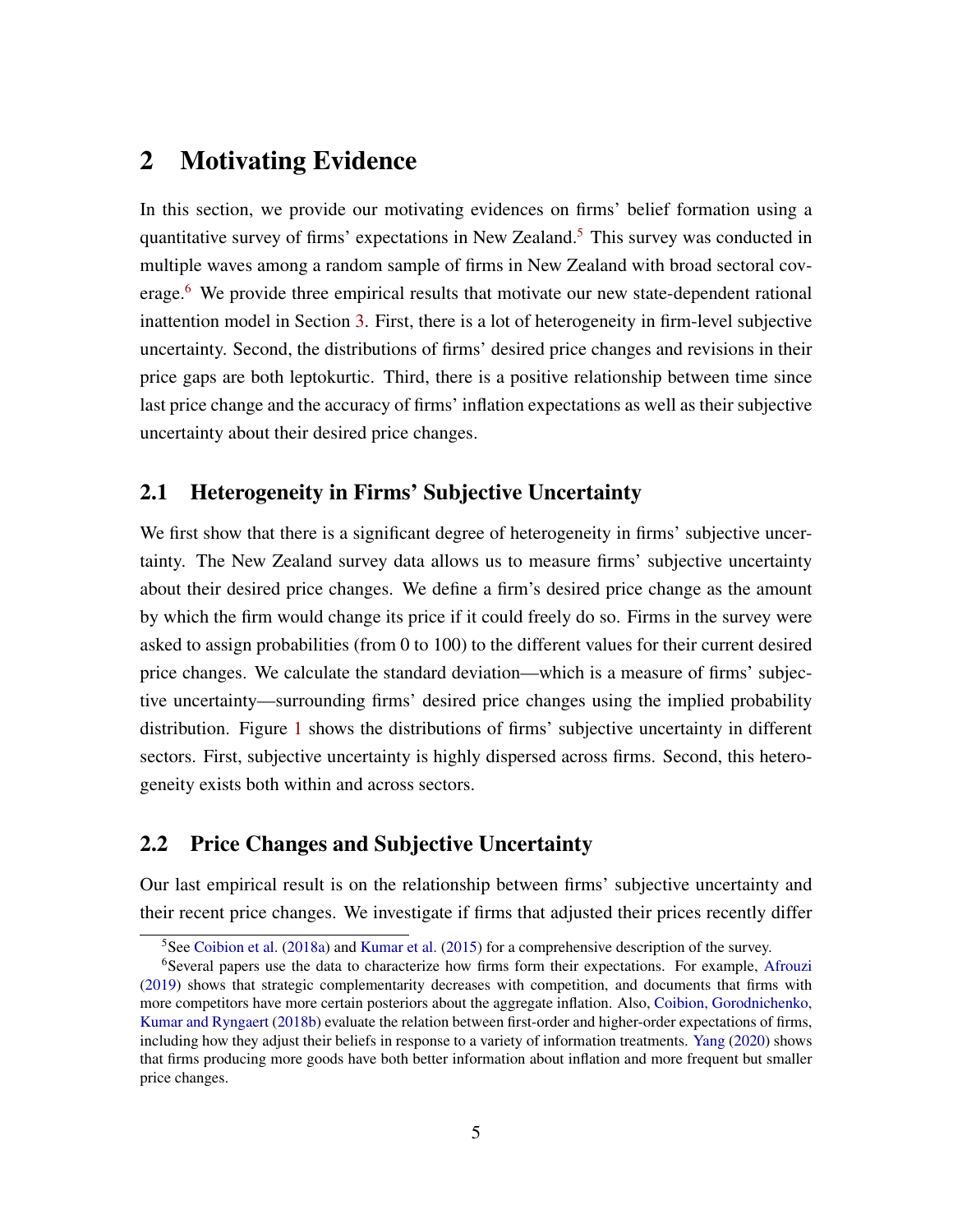<span id="page-5-0"></span>

Figure 1: Subjective Uncertainty about Firms' Desired Price Changes

*Notes:* This figure plots distributions of firms' subjective uncertainty about their desired price changes in different sectors in #9 wave of the survey data. The subjective uncertainty is measured by the standard deviation implied by the reported probability distribution over different outcomes of firms' desired price changes if firms are free to change their prices.

from others in their subjective uncertainty about their desired price changes. Column (1) of Table [1](#page-6-1) shows that controlling for industry fixed effects, firms that have adjusted their prices within the past 12 months have smaller standard deviation of the distribution of their desired price changes. This negative relationship holds if we control for firm-level characteristics (Column (2)) and manager characteristics (Column (3)).<sup>[7](#page-0-0)</sup> Moreover, Column (4) shows that firms with longer elapsed time since price change have greater subjective uncertainty about their desired price changes. This suggests that there is a negative correlation between firms' subjective uncertainty and having a recent price change.

A high degree of uncertainty about the desired price change does not necessarily mean that the firm is less informed about it. Since we cannot observe firms' true optimal price in data, we cannot directly calculate a gap between firms' perceived optimal price and their true optimal price. Instead, we use firms' nowcast errors about aggregate inflation to investigate the relationship between firms' attentiveness and their recent price changes. We

 $7$ Firm-level controls include log of firms' age, log of firms' employment, foreign trade share, number of competitors, the slope of the profit function, firms' expected size of price changes in 3 months, and firms subjective uncertainty about their desired prices in # 8 wave. Manager controls include the age of the respondent (each firm's manger), education, and tenure at the firm.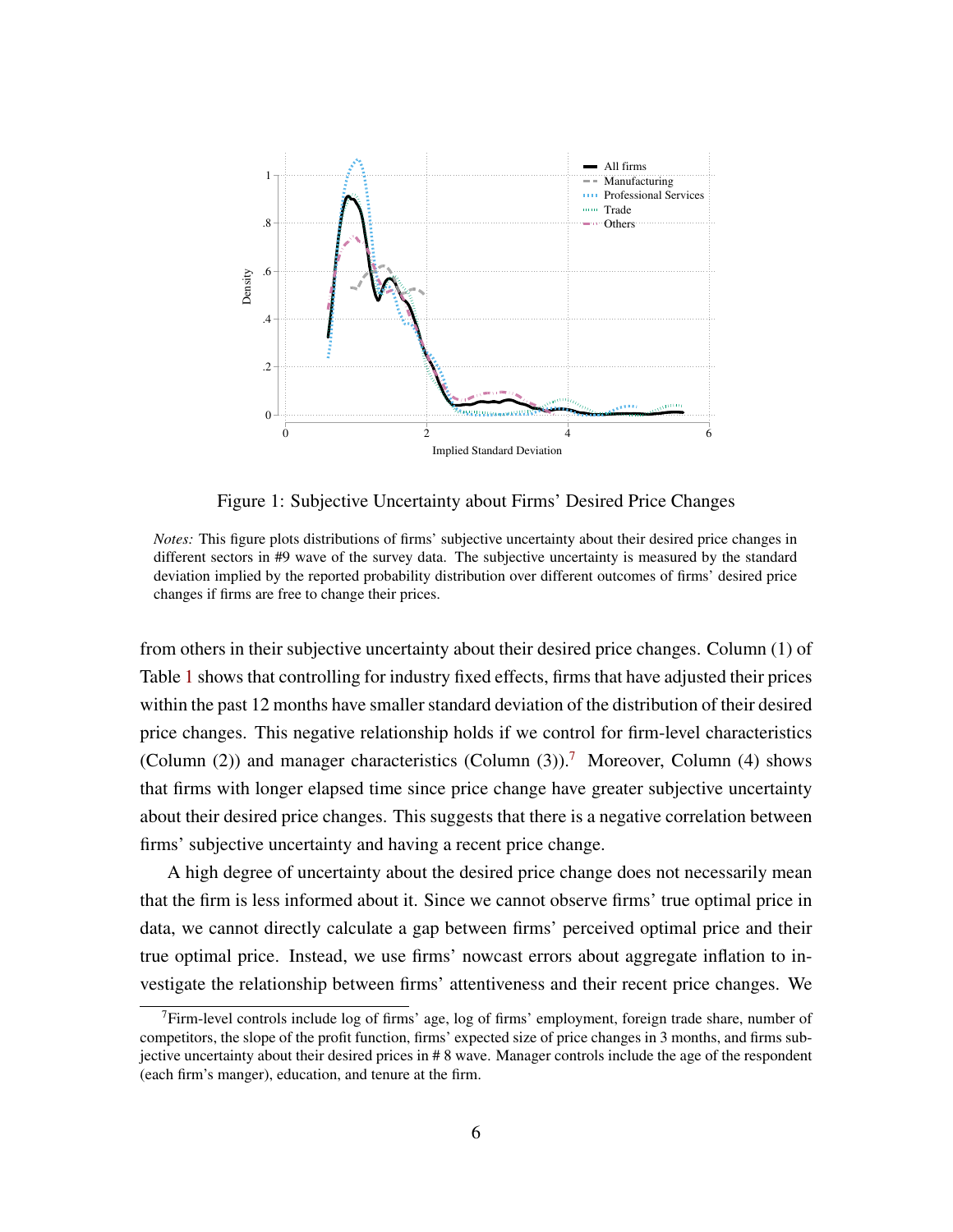<span id="page-6-1"></span>

|                                                                               | (1)        | (2)         | (3)         | (4)                 |  |  |  |
|-------------------------------------------------------------------------------|------------|-------------|-------------|---------------------|--|--|--|
| Dependent variable: Subjective uncertainty about firms' desired price changes |            |             |             |                     |  |  |  |
| Dummy for price changes                                                       | $-0.112*$  | $-0.210***$ | $-0.265***$ |                     |  |  |  |
| $\text{(last 12 months)}$                                                     | (0.057)    | (0.063)     | (0.056)     |                     |  |  |  |
| Time elapsed since price change                                               |            |             |             | $0.010*$<br>(0.005) |  |  |  |
| <b>Observations</b>                                                           | 485        | 488         | 486         | 487                 |  |  |  |
| R-squared                                                                     | 0.061      | 0.170       | 0.243       | 0.188               |  |  |  |
| Industry fixed effects                                                        | <b>Yes</b> | <b>Yes</b>  | <b>Yes</b>  | <b>Yes</b>          |  |  |  |
| Firm-level controls                                                           |            | <b>Yes</b>  | <b>Yes</b>  | <b>Yes</b>          |  |  |  |
| Manager controls                                                              |            |             | Yes         | <b>Yes</b>          |  |  |  |

Table 1: Recent Price Changes and Subjective Uncertainty

*Notes:* This table reports results for the Huber robust regression. Dependent variable is the subjective uncertainty about firms' desired price changes over the next three months from #9 wave of the survey. The subjective uncertainty is measured by the standard deviation implied by the reported probability distribution over different outcomes of firms' desired price changes if firms are free to change their prices. Industry fixed effects include dummies for 13 sub-industries. Firm-level controls include log of firms' age, log of firms' employment, foreign trade share, number of competitors, the slope of the profit function, firms' expected size of price changes in 3 months, and firms subjective uncertainty about their desired prices in # 8 wave. Manager controls include the age of the respondent (each firm's manger), education, and tenure at the firm. Sample weights are applied to all specifications. Robust standard errors (clustered at the 3-digit Australian and New Zealand Standard Industrial Classification (ANZ SIC) level) are reported in parentheses. \*\*\*, \*\*, \* denotes statistical significance at 1%, 5%, and 10% levels respectively.

<span id="page-6-0"></span>define firms' inflation nowcast errors as their absolute errors in regard to inflation rates over the last 12 months. Then, we investigate if firms that have adjusted their prices recently differ from others in their errors. Column (1) of Table [2](#page-7-0) shows that controlling for industry fixed effects, firms that adjusted their prices recently have smaller inflation nowcast errors. As suggested in Column (2), one might think that the nowcast errors are larger for price non-adjusters since they are more likely to have longer duration of price reviews. In Columns (3) and (4), we show firms that changed their prices recently have smaller inflation nowcast errors even controlling for firms' frequency of price reviews and other firm-level and manager controls. This suggests that there is a positive correlation between being informed and having a recent price change.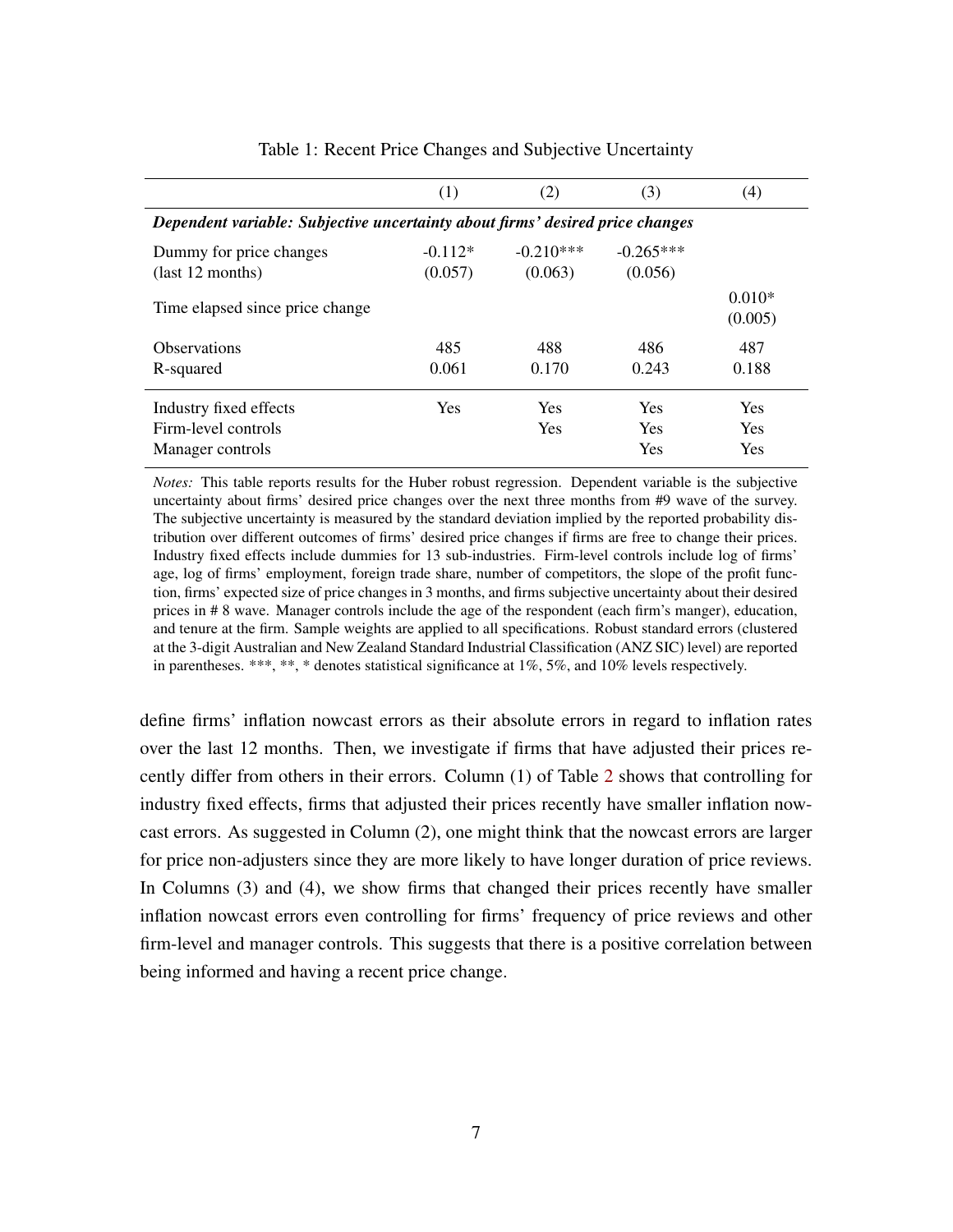<span id="page-7-0"></span>

|                                              | (1)         | (2)                   | (3)                 | (4)              |  |  |  |  |
|----------------------------------------------|-------------|-----------------------|---------------------|------------------|--|--|--|--|
| Dependent variable: Inflation nowcast errors |             |                       |                     |                  |  |  |  |  |
| Dummy for price changes                      | $-0.226***$ |                       | $-0.171***$         | $-0.173*$        |  |  |  |  |
| $uast 3$ months)                             | (0.061)     |                       | (0.061)             | (0.095)          |  |  |  |  |
| Months between price reviews                 |             | $0.023***$<br>(0.007) | $-0.006$<br>(0.006) | 0.001<br>(0.008) |  |  |  |  |
| <b>Observations</b>                          | 2,874       | 2,846                 | 2,889               | 1,348            |  |  |  |  |
| R-squared                                    | 0.824       | 0.838                 | 0.820               | 0.835            |  |  |  |  |
| Industry fixed effects                       | <b>Yes</b>  | <b>Yes</b>            | <b>Yes</b>          | <b>Yes</b>       |  |  |  |  |
| Firm-level controls                          |             |                       | <b>Yes</b>          | <b>Yes</b>       |  |  |  |  |
| Manager controls                             |             |                       |                     | <b>Yes</b>       |  |  |  |  |

Table 2: Recent Price Changes and Attentiveness to Aggregate Inflation

*Notes:* This table reports results for the Huber robust regression. Dependent variable is the absolute value of firm errors about past 12 month inflation from #1 wave of the survey. Industry fixed effects include dummies for 17 sub-industries. Firm-level controls include log of firms' age, log of firms' employment, foreign trade share, number of competitors, firms' beliefs about price difference from competitors, and the slope of the profit function. Manager controls include the age of the respondent (each firm's manger), education, income, and tenure at the firm. Sample weights are applied to all specifications. Robust standard errors (clustered at the 3-digit Australian and New Zealand Standard Industrial Classification (ANZ SIC) level) are reported in parentheses. \*\*\*, \*\*, \* denotes statistical significance at 1%, 5%, and 10% levels respectively.

## 3 Model

#### 3.1 Environment

Time is continuous and there is a unit measure of firms in the economy, indexed by  $i$ .

**Shocks and Payoffs.** Each firm i tracks an *ideal price*  $p_{i,t}^*$ . We assume that this ideal price is exogenous to the problem of the firm and is a Brownian motion with drift  $\mu$  and scale  $\sigma$  with increments that are independent across firms:

$$
dp_{i,t}^* = \mu dt + \sigma dW_{i,t}.
$$

Firms are price setters and subject to a Calvo friction. Formally, the opportunity of changing the price is exogenous, independent across firms and governed by a Poisson process with arrival rate  $\theta$ . Therefore, the time until the next price change for any firm is exponentially distributed with the same rate, and  $\theta$  constitutes the average frequency of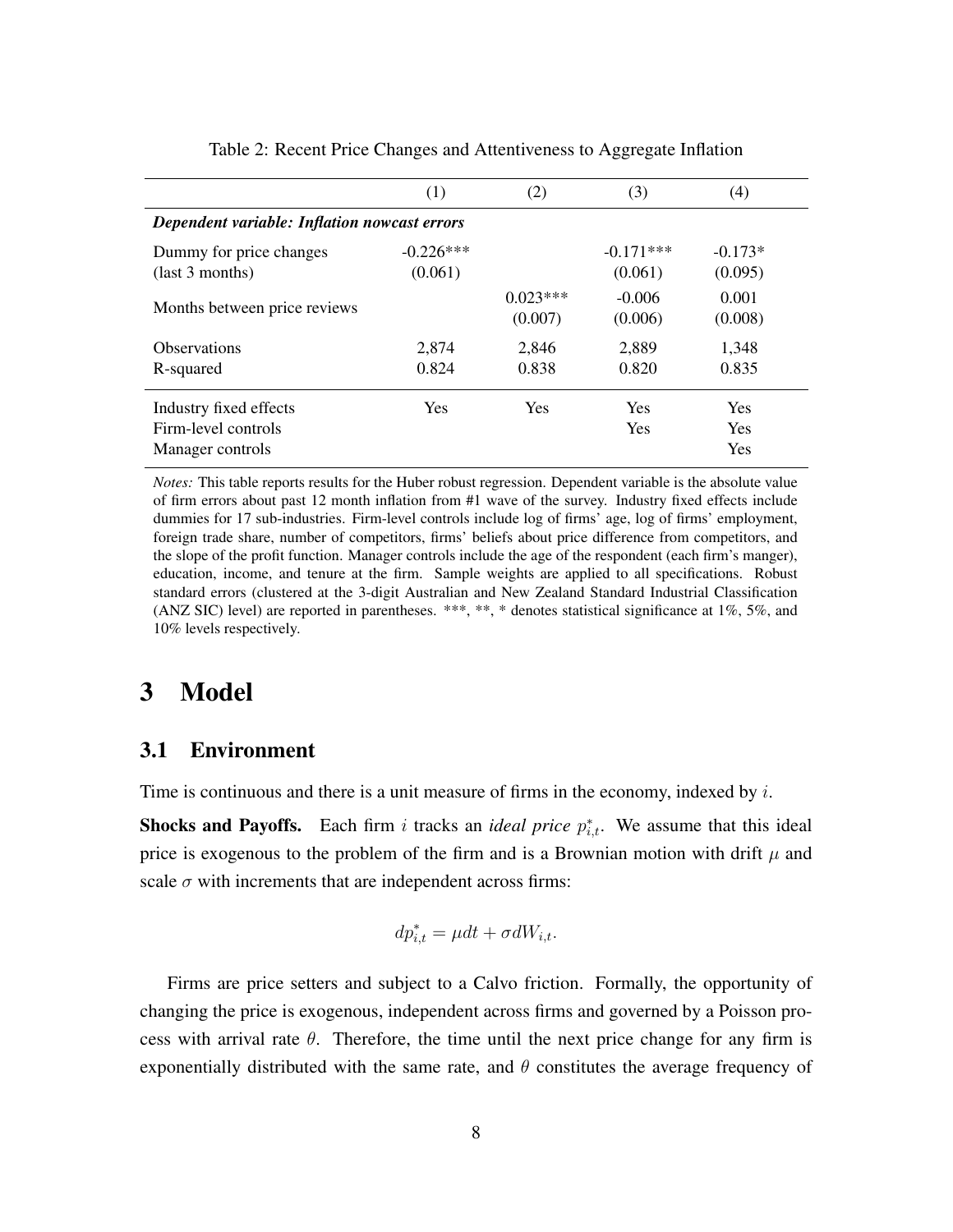price changes in this economy.

Moreover, the instantaneous payoff of firm  $i$  at time  $t$  is given by

$$
-B(p_{i,t} - p_{i,t}^*)^2,
$$

where the quadratic term captures the firm's loss from mis-pricing their product, with  $B$ measuring of the concavity of the firm's profit function.

Information Structure and Cost of Attention. We assume firms cannot directly observe their ideal prices but can acquire information about it subject to a cost. Formally, firm  $i$ observes a signal process  $\{s_{i,t} : t \geq 0\}$  over time that is informative about  $p_{i,t}^*$ :

<span id="page-8-1"></span>
$$
ds_{i,t} = p_{i,t}^* dt + \sigma_{s,i,t} dW_{s,i,t},
$$
\n(3.1)

where  $W_{s,i,t}$  is a standard Brownian motion, independent of  $p_{i,t}^*$ , that captures the measurement error of firm *i* of  $p_{i,t}^*$ .

Firms are inattentive in the sense that they choose the precision of these signals over time through picking a sequence  $\{\sigma_{s,i,t} \in \mathbb{R}_+ \cup \{\infty\}, t \geq 0\}$ , where we define  $\sigma_{s,i,t} \equiv \infty$  as an instance in which  $ds_{i,t} = 0$ . We assume that at any given point in time, firms have form their beliefs using the set of all their previous signals, denoted by  $S_{i,t} \equiv \{s_{i,\tau} : \tau \leq t\}.$ Moreover, we assume that the cost of information for firm  $i$  in picking the precision of their signals is given by  $C(\mathbb{I}(p_{i,t}^* | S_{i,t}))$ , where  $C(.)$  is an increasing and weakly convex function, and  $\mathbb{I}(s_{i,t}, p_{i,t}^*)$  is define the reduction rate in entropy of  $p_{i,t}^*$  at time t:

$$
\mathbb{I}(p_{i,t}^*|S_{i,t}) \equiv \lim_{dt \downarrow 0} \frac{h(p_{i,t}^*|S_{i,t-dt}) - h(p_{i,t}^*|S_{i,t})}{dt},
$$

where  $h(.)$  is the differential entropy function.

Regarding the function  $C(.)$ , we focus on two limiting specifications in our analysis in terms of convexity, which also capture two common cases in the rational inattention literature:

Linear. Our first specification is to assume that the cost is non-convex:

<span id="page-8-0"></span>
$$
C(x) = \underline{c}(x) \equiv \omega x \tag{3.2}
$$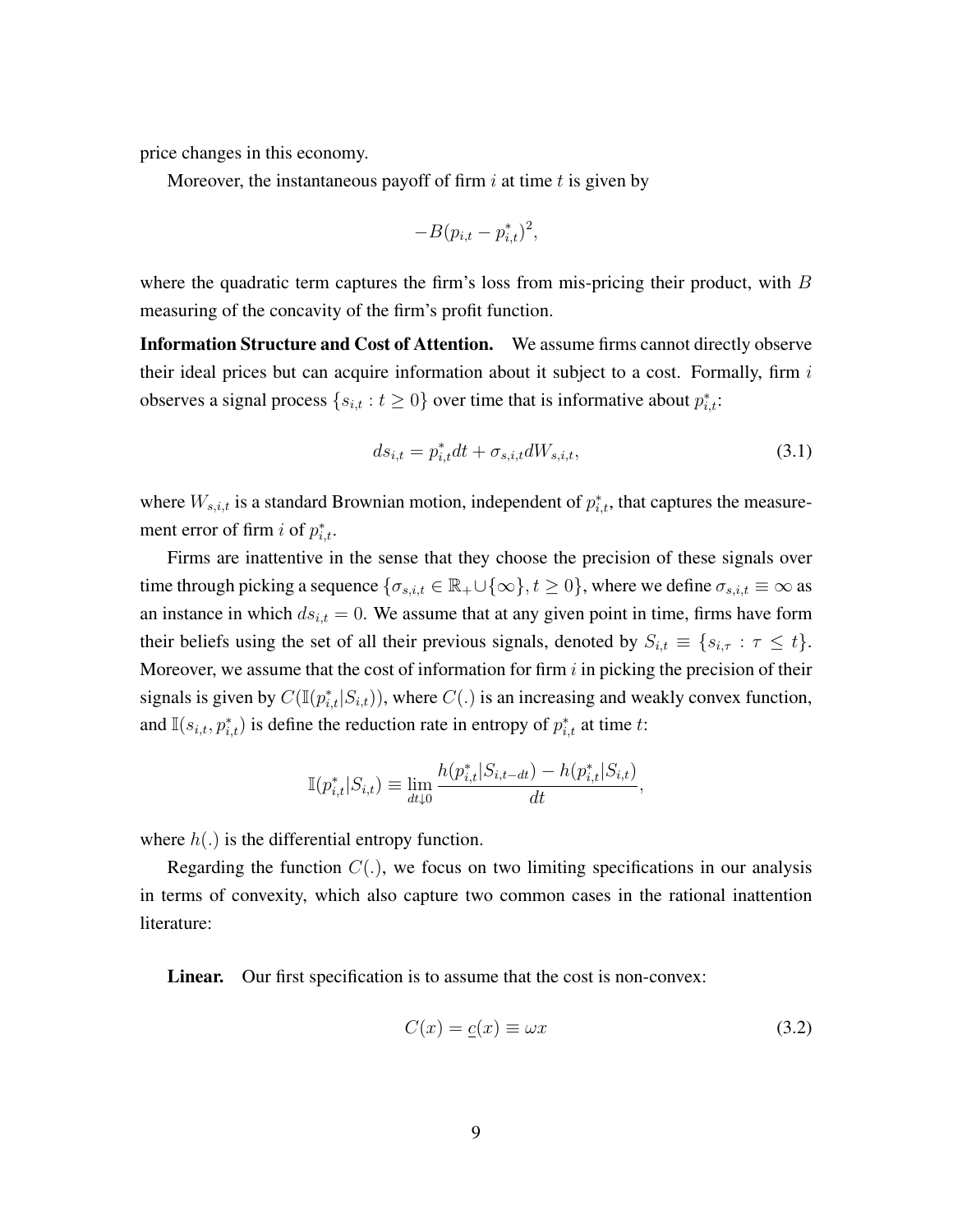This functional form coincides with one side of the classic rational inattention models, in which the cost is linear in Shannon's mutual information function.

Extremely Convex (Fixed Capacity). Our second specification is to assume an extremely convex functional form for the cost of attention:

<span id="page-9-0"></span>
$$
C(x) = \bar{c}(x) \equiv \begin{cases} 0 & x \le \bar{\lambda} \\ \infty & x > \bar{\lambda} \end{cases} \tag{3.3}
$$

This functional form captures the other common case in the rational inattention literature which assumes that agents only have a fixed capacity for processing information, which they cannot exceed.

**Firms' Problems.** Firm i's problem is to choose a set of precisions for their information set, along with a set of planned prices that are implemented upon the arrival of an opportunity for a price change:

$$
\ell_{i,0} \equiv \min_{\{\sigma_{s,i,t} \ge 0, \tilde{p}_{i,t}: S_{i,t} \to \mathbb{R}\}_{t \ge 0}} \mathbb{E}\left[\int_0^\infty e^{-\rho t} \left[\frac{B(p_{i,t} - p_{i,t}^*)^2 + C(\mathbb{I}(p_{i,t}^* | S_{i,t}))}{\text{loss from mis-pricing}}\right] dt \middle| S_{i,0}\right] \qquad s.t.
$$
\n
$$
dp_{i,t} = (\tilde{p}_{i,t} - p_{i,t})d\chi_{i,t},
$$
\n
$$
S_{i,t} = \{s_{i,\tau}: 0 \le \tau \le t\} \cup S_{i,0},
$$
\n
$$
ds_{i,t} = p_{i,t}^* dt + \sigma_{s,i,t} dW_{s,i,t},
$$
\n
$$
\forall t \ge 0
$$
\n
$$
S_{i,0}, p_{i,0} \text{ given.}
$$
\n
$$
y_{i,t} = \sum_{i=1}^{n} \sum_{j=1}^{n} d\mathbf{x}_{i,t} dW_{s,i,t},
$$
\n
$$
\forall t \ge 0
$$

where  $\chi_{i,t}$  is the Poisson process governing the arrival of price changes,  $\tilde{p}_{i,t}$  is the firms' *planned price* for time t, that is implemented as the firm's *actual price* (denoted by  $p_{i,t}$ ) if a Calvo shock arrives  $(d\chi_{i,t} = 1)$ .

#### 3.2 Characterization

In this section we characterize the solution to firms' problem for the two types of the cost function specified in Equation [\(3.2\)](#page-8-0) and Equation [\(3.3\)](#page-9-0).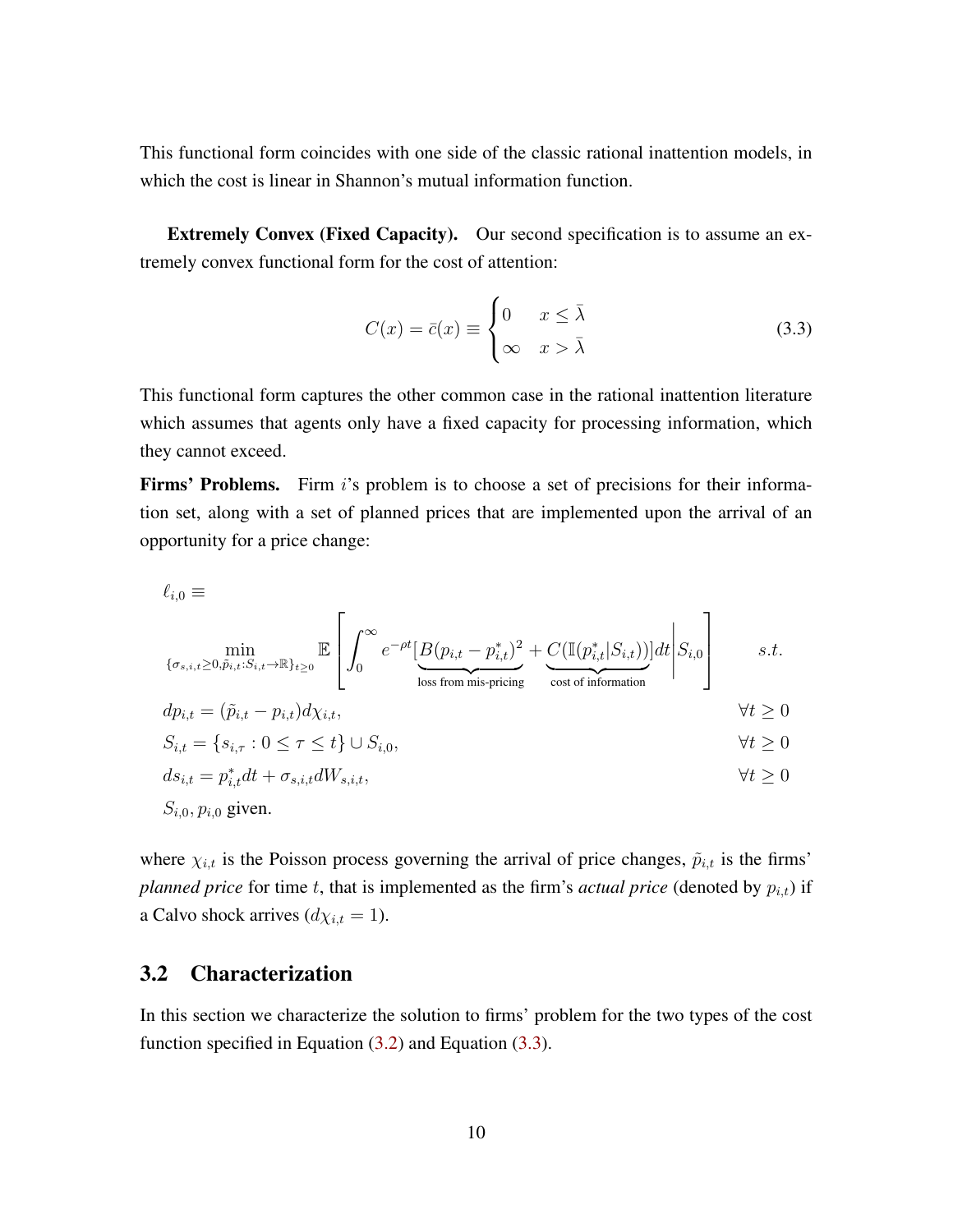Evolution of Beliefs. We start by characterizing the evolution of firms' beliefs for an arbitrary information acquisition strategy over time. Second, we solve the problem by deriving the implied Hamilton-Jacobi-Bellman equation.

<span id="page-10-0"></span>**Lemma 3.1** (*Evolution of Beliefs*). *Given a sequence of precisions*  $\{\sigma_{s,i,t} \geq 0 : t \geq 0\}$ , *and an initial Guassian information set*  $S_{i,0}$ , *let*  $S_{i,t} = \{s_{i,\tau} : 0 \leq \tau \leq t\} \cup S_{i,0}$  *denote a firm's information set at time t where*  $s_{i,t}$  *evolves according to Equation* [\(3.1\)](#page-8-1). Then,

*1.* the firm's belief about  $p_{i,t}^*$  conditional on  $S_{i,t}$  is given by

$$
p_{i,t}^* | S_{i,t} \sim \mathcal{N}(\hat{p}_{i,t}, z_{i,t}),
$$
\n
$$
d\hat{p}_{i,t} = \lambda_{i,t} (p_{i,t}^* - \hat{p}_{i,t}) dt + \sqrt{\lambda_{i,t} z_{i,t}} dW_{s,i,t}
$$
\n
$$
(evolution of the mean)
$$
\n
$$
dz_{i,t} = (\sigma^2 - \lambda_{i,t} z_{i,t}) dt
$$
\n
$$
(\text{evolution of the variance})
$$
\n
$$
\hat{p}_{i,0}, z_{i,0} \text{ given.}
$$
\n
$$
(evolution of the variance)
$$

where  $\lambda_{i,t} \equiv z_{i,t}/\sigma_{s,i,t}^2$  is the Kalman-Bucy gain of *i* at *t*.

*2. the rate of reduction in entropy at time* t *for firm* i *is the Kalman-Bucy gain:*

<span id="page-10-1"></span>
$$
\mathbb{I}(p_{i,t}^*|S_{i,t}) = \lambda_{i,t}.
$$

The first part of the lemma takes advantage of the normality assumption and characterizes the evolution of these beliefs for a given choice of precisions. The second part of the lemma derives a representation for the cost of information in this setup. The linearity of this cost in the Kalman-Bucy gain gives an intuitive interpretation to the information acquisition problem of the firm: a higher signal precision at time  $t$  implies a higher Kalman-Bucy gain which implies a higher cost of information acquisition. Moreover, given that  $z_{i,t}$  is predetermined at time  $t$  by the past choices of the firm and its initial information structure, a choice for  $\sigma_{s,i,t} \ge 0$  maps one to one to a choice of a Kalman-Bucy gain, as  $\lambda_{i,t} = z_{i,t}/\sigma_{s,i,t}^2 \ge 0$ .

to layout an intuitive framework for the discussion of our results, it is useful to define three wedges that create the appropriate terminology for interpreting the implications of each friction for the behavior of the firm.

<span id="page-10-2"></span>Definition 3.1. *We define firm* i*'s true price gap, perceived price gap, and belief gap at*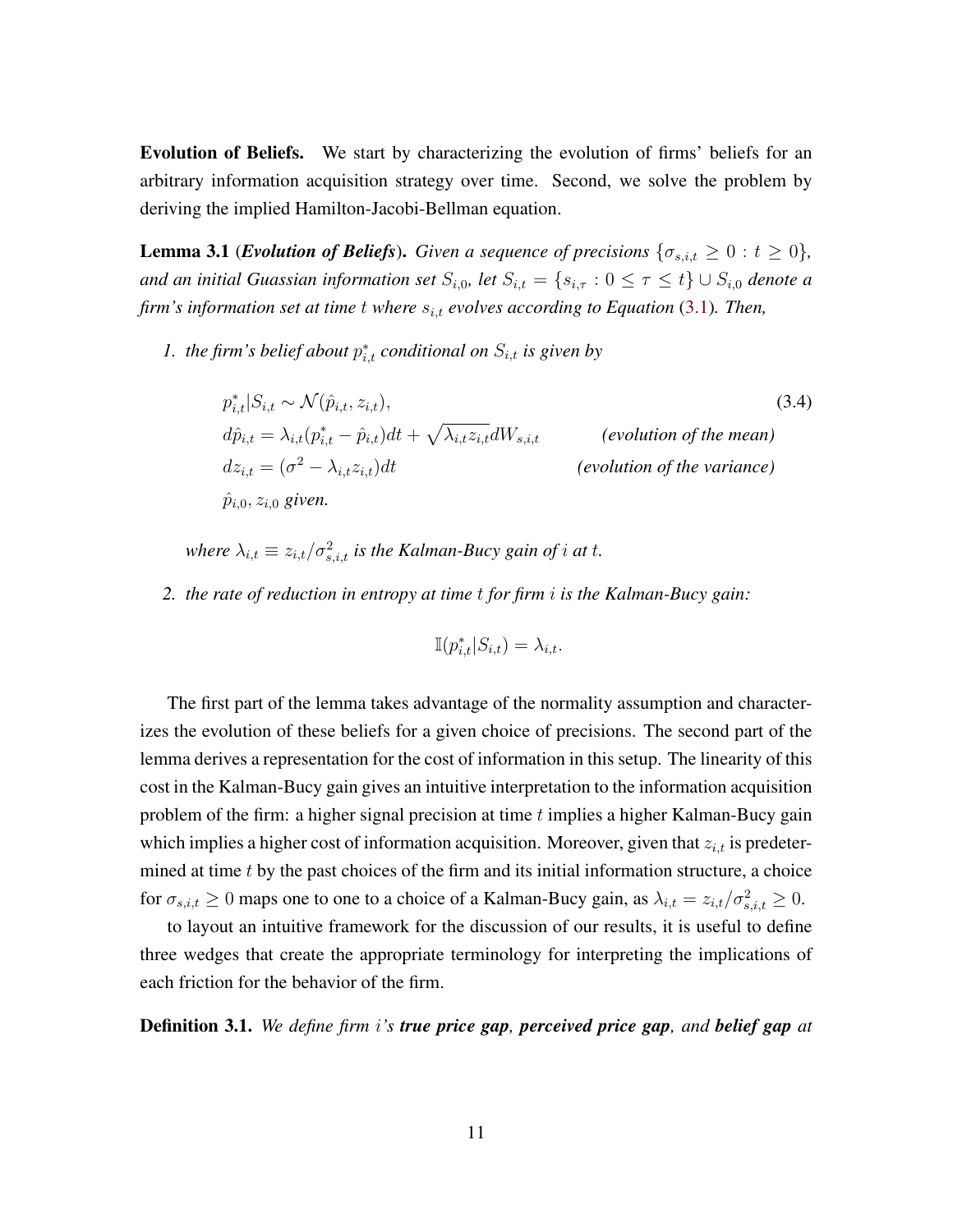*time* t *as*

$$
x_{i,t}^* \equiv p_{i,t}^* - p_{i,t},
$$
  
\n
$$
x_{i,t} \equiv \mathbb{E}[p_{i,t}^* | S_{i,t}] - p_{i,t},
$$
  
\n
$$
b_{i,t} \equiv p_{i,t}^* - \mathbb{E}[p_{i,t}^* | S_{i,t}],
$$

*respectively.*

The true price gap is the payoff relevant statistic for a firm that shows up in their instantaneous payoff and a firm always prefers a smaller true price gap. The perceived price gap and the belief gap are then a decomposition of this true price gap:

$$
x_{i,t}^* = x_{i,t} + b_{i,t}
$$
  
true price gap  
perceived price gap  
belief gap

This decomposition is useful because it separates the role of each of the model's two frictions in the firms' payoff. Holding beliefs fixed, the perceived price gap,  $x_{i,t}$ , captures how much the firm's price is away from *what they believe* is to be their ideal price. The belief gap, however, disregards the nominal rigidity and captures how far that belief is from the truth.

It follows from Lemma  $(3.1)$  that conditional on a firm's information set at a given time t, their belief gap at that time is normally distributed according to

$$
b_{i,t}|S_{i,t} \sim \mathcal{N}(0, z_{i,t}),
$$

where  $z_{i,t}$  is their uncertainty about their ideal price as in Equation [\(3.4\)](#page-10-1).

Lemma 3.2. *A firm's perceived instantaneous loss from mis-pricing can be decomposed as*

$$
\underbrace{\mathbb{E}[x_{i,t}^{* \ 2}|S_{i,t}]}_{\text{perceived loss}} = \underbrace{x_{i,t}^2}_{\text{perceived price gap}^2} + \underbrace{z_{i,t}}_{\text{subjective uncertainty}}
$$

*Moreover, at any time* t*, the problem of a firm with perceived price gap* x *and subjective*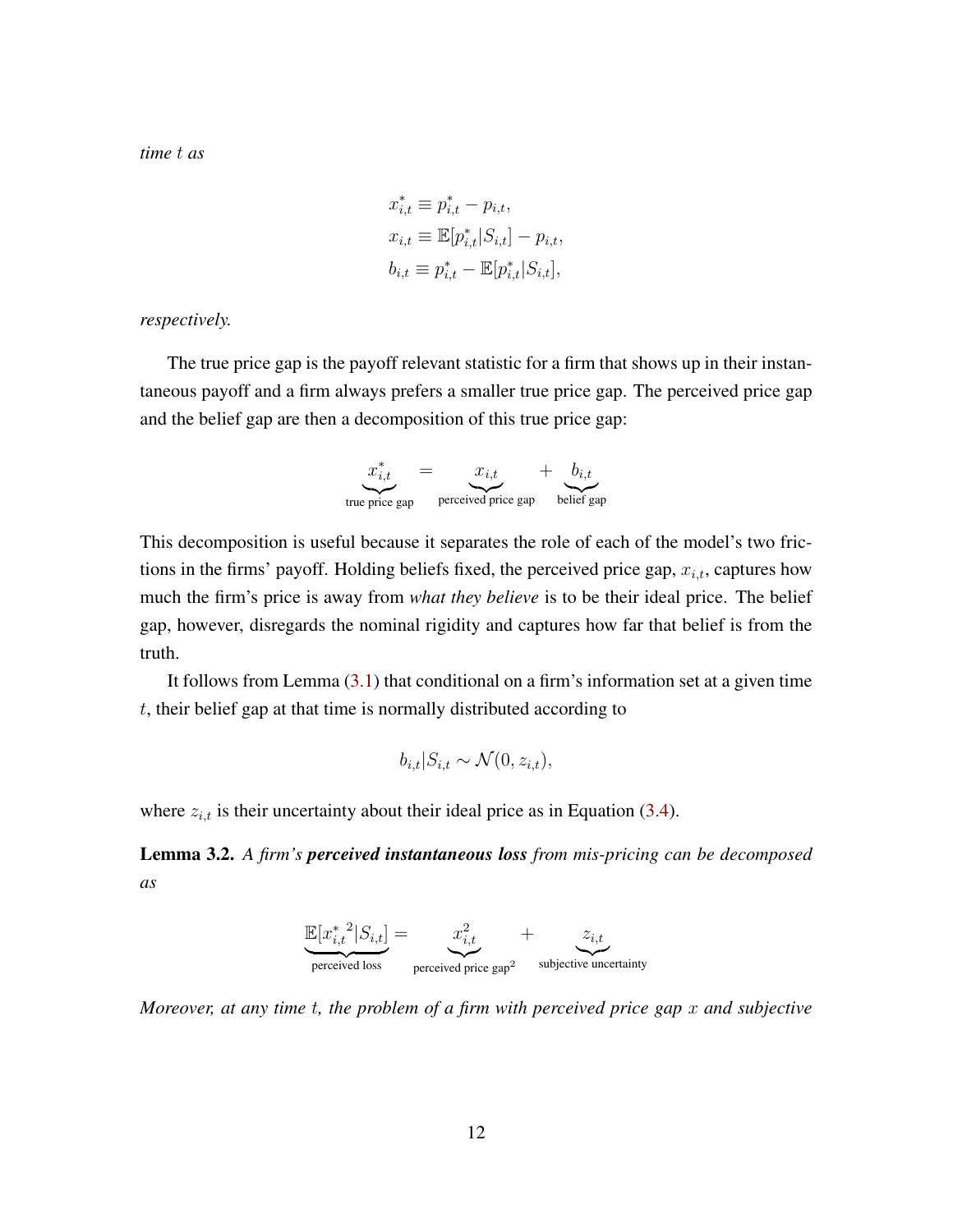*uncertainty* z *is characterized by the following HJB equation:*

$$
\rho \ell(x, z) = B(x^2 + z) + \sigma^2 \partial_z \ell(x, z) + \mu \partial_x \ell(x, z) + \theta [\ell(\tilde{x}, z) - \ell(x, z)]
$$

$$
+ \min_{\lambda \ge 0} \left\{ \left[ \frac{1}{2} \partial_{xx} \ell(x, z) - \partial_z \ell(x, z) \right] \lambda z + C(\lambda) \right\},
$$

$$
\tilde{x} \equiv \arg \min_x \ell(x, z) = -\frac{\mu}{\rho + \theta}
$$

The Lemma shows that a firm's perceived price gap and subjective uncertainty along with the state of their Poisson shock are sufficient state variables for characterizing their dynamic problem at any moment in time. Moreover,  $\tilde{x} = -\frac{\mu}{\rho + \mu}$  $\frac{\mu}{\rho+\theta}$  is the reset perceived price gap for when firms get to reset their price. It is a negative quantity because firms expect to be stuck with their price for some time while their ideal price grows with drift  $\mu$ .

We are now ready to state our main results.

<span id="page-12-0"></span>Theorem 3.1. *(Optimal Information Acquisition with Linear Cost) Suppose the cost of information acquisition is linear is Shannon's mutual information function (Specification [3.2\)](#page-8-0). Then,*

- *1. It is optimal for a firm to never acquire information in between price changes.*
- *2. Upon the arrival of an opportunity for a price change for a firm with uncertainty* z*, there exists a baseline uncertainty* Z <sup>∗</sup> > 0 *such that,*
	- (a) if  $z \leq Z^*$ , the firm acquires no information;
	- *(b)* if  $z > Z^*$ , the firm acquires enough information to reset its uncertainty to  $Z^*$ ,

*where* Z ∗ *solves:*

<span id="page-12-1"></span>
$$
\frac{1}{Z^*} = \frac{B}{\omega(\rho+\theta)} + \theta \int_0^\infty e^{-(\rho+\theta)h} \frac{1}{Z^* + \sigma^2 h} dh \tag{3.5}
$$

The main take away from Theorem [3.1](#page-12-0) is that there is *selection* in information acquisition in the sense that only firms who are changing their prices acquire information. Furthermore, once a firm does acquire information, they do so much to drive down their uncertainty about their ideal price to a baseline level. The costly nature of attention in this model implies that this baseline uncertainty is not zero; meaning that while the uncertainty about the ideal price is at its lowest among price changers, it is still positive as in Equation [\(3.5\)](#page-12-1). It is straight forward to see that this uncertainty is decreasing with the concavity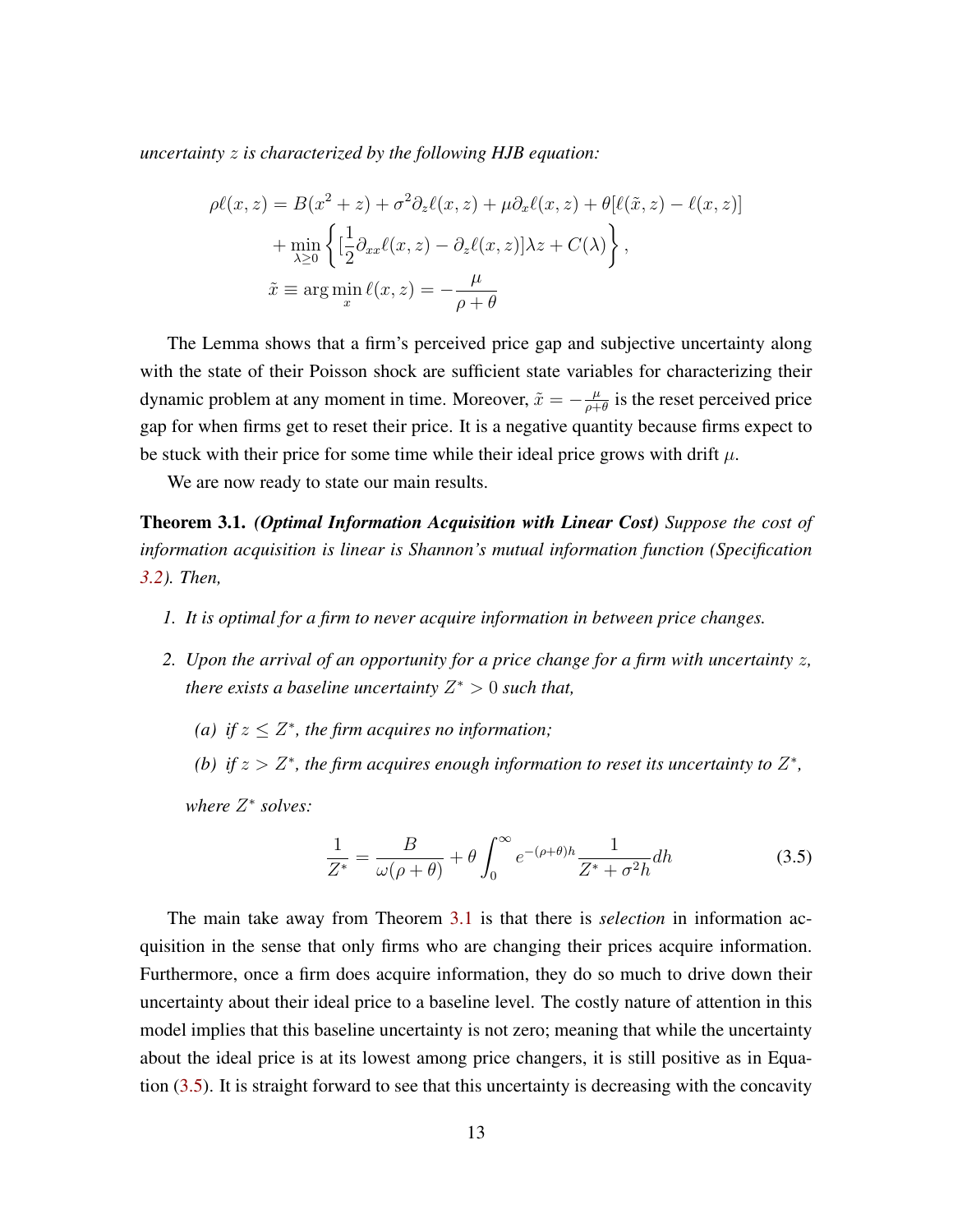of the profit function, and increasing with the cost of attention, the variance of the innovations to the ideal price and the discount factor of the firm. In fact, for  $\rho \to 0$  and  $\theta \to 0$ , we can simplify its expression with the following approximation:

$$
\lim_{\substack{\rho \to 0 \\ \theta \to \infty}} Z^* = \sigma \sqrt{\omega B^{-1}}.
$$

<span id="page-13-0"></span>Proposition 3.1. *(Optimal Information Acquisition with Extremely Convex Cost) Suppose the cost of information acquisition is extremely convex in Shannon's mutual information function (Specification [3.3\)](#page-9-0). Then, all firms acquire information at a constant Kalman-Bucy gain of*  $\bar{\lambda}$ *, independent of their state. In particular, given an initial belief*  $x_0^*|S_0 \sim N(x_0, z_0)$ , the firm's uncertainty evolves according to

$$
z_t = z_0 e^{-\bar{\lambda}t} + \frac{\sigma^2}{\bar{\lambda}} (1 - e^{-\bar{\lambda}t})
$$

*which converges to the stationary variance of*  $\frac{\sigma^2}{\lambda}$  *as*  $t \to \infty$ *.* 

## 4 Model Predictions and Relation to Evidence

So far, we have shown that the degree of convexity in the cost of information acquisition has significant implications for firms' information acquisition strategy. In this section, we compare the predictions of these models to our motivating evidence.

#### 4.1 Uncertainty and Time Since Last Price Change

One the most salient differences between the information acquisition strategies under the models is their implications for the relationship between firms' subjective uncertainty and time since their last price change.

In the model with the linear cost of information acquisition, since firms do not acquire information in between price changes, there is a linear relationship between the time since a firm's last price change and its subjective uncertainty. In particular, the uncertainty of a firm that changed their price  $h$  periods ago is simply given by

$$
Z_h = Z^* + \sigma^2 h
$$

which is consistent with our findings in Table [1.](#page-6-1)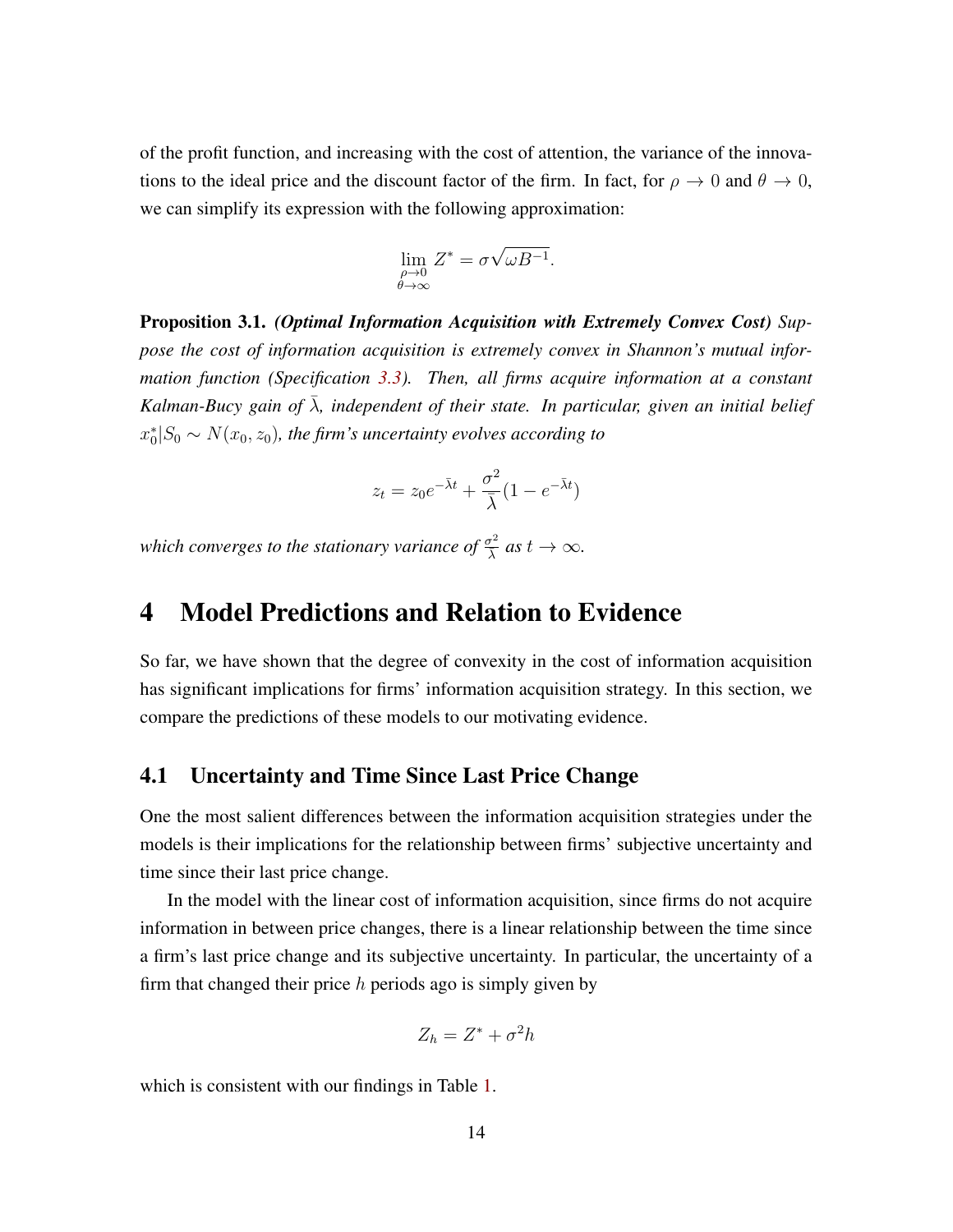Alternatively, in the model with the extremely convex cost for information acquisition, uncertainty of firms is independent of the time since their last price changes, as shown in Proposition [3.1.](#page-13-0)

#### 4.2 Cross-sectional Distribution of Subjective Uncertainty

In the model with the linear cost of information acquisition, since firms update their information infrequently, the model implies cross-sectional heterogeneity in uncertainty of firms in the equilibrium. This is a feature that only emerges from the combination of the two frictions of the model and would fade away in absence of either one of them: in a model with no nominal rigidities, all firms update their information all the time, and all firms have the same uncertainty about their ideal price; similarly, in a model with only nominal rigidities but full information, all firms' uncertainty is trivially zero.

Alternatively, in the model with the extremely convex cost of information acquisition, all firms acquire information at the same rate and consequently have the same uncertainty in the limit.

Proposition 4.1. *The time-invariant distribution of firms' subjective uncertainty about their ideal prices,*

*1. in the model with linear cost of information acquisitions, is an exponential distribution with rate*  $\frac{\theta}{\sigma^2}$ , shifted by  $Z^*$ . Formally, letting  $N_Z(z)$  denote the CDF of this *distribution. Then,*

$$
N_Z(z) = \begin{cases} 0 & z < Z^* \\ 1 - e^{-\frac{\theta}{\sigma^2}(z - Z^*)} & z \ge Z^* \end{cases}
$$

*2. in the model with the extremely convex cost of information acquisition is an masspoint at*  $\frac{\sigma^2}{\lambda}$ λ¯ *.*

This Proposition shows that, with linear cost of information, uncertainty across firms inherits the exponential distribution of time between price changes. As firms change their prices, they reset their uncertainty to  $Z^*$ , after which their uncertainty grows linearly in time, with slope  $\sigma^2$ , until the next opportunity for a price change arrives. This is consistent with Figure [1,](#page-5-0) which depicts a large degree of heterogeneity in firms' subjective uncertainty.

Therefore, the evidence favors the model with the linear cost of information acquisition, but are not consistent with the predictions of the model with the convex cost, in which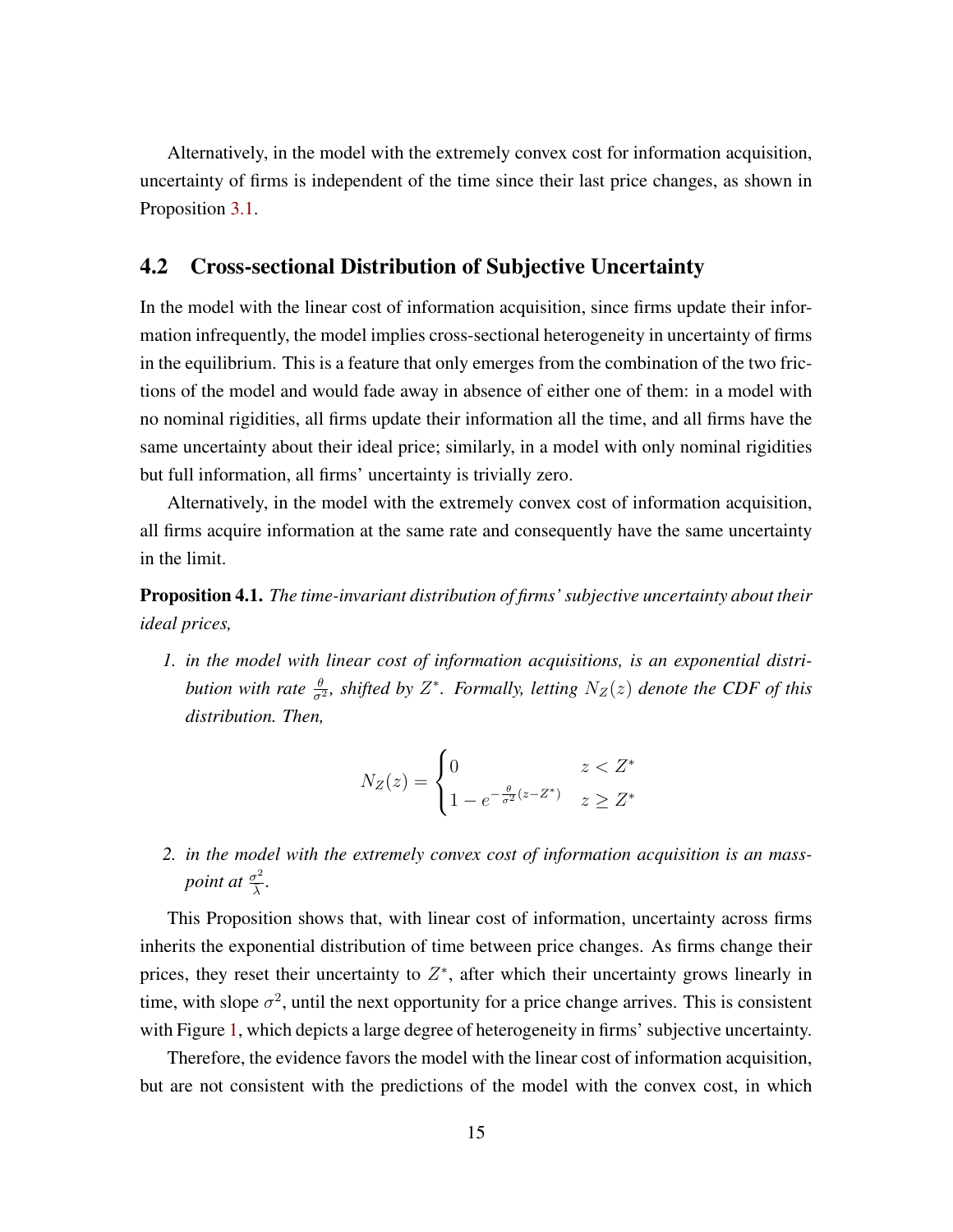average uncertainty is the same as uncertainty conditional on a price change. In fact, a main take-away from the last Proposition under the linear cost specification, which is consistent with the evidence, is that the average uncertainty across firms is higher than the uncertainty conditional on a price change.

**Corollary 4.1.** Let  $\bar{Z}$  denote the unconditional mean of uncertainty across firms. Then,

$$
\bar{Z} = Z^* + \frac{\sigma^2}{\theta}
$$

*where* Z ∗ *is the average uncertainty among firms when they change their prices.*

#### 4.3 Distributions of Price Changes and Price Gaps



Figure 2: Distribution of Uncertainty Across Firms

Proposition 4.2. *The time invariant distribution of price changes is an asymmetric Laplace distribution with location* 0*, scale*  $\sqrt{2\theta}$  $\frac{\sqrt{2\theta}}{\sigma}$  and asymmetry  $\sqrt{1+\frac{\mu^2}{2\theta\sigma^2}}-\sqrt{\frac{\mu^2}{2\theta\sigma^2}}$  $\frac{\mu^2}{2\theta\sigma^2}$ .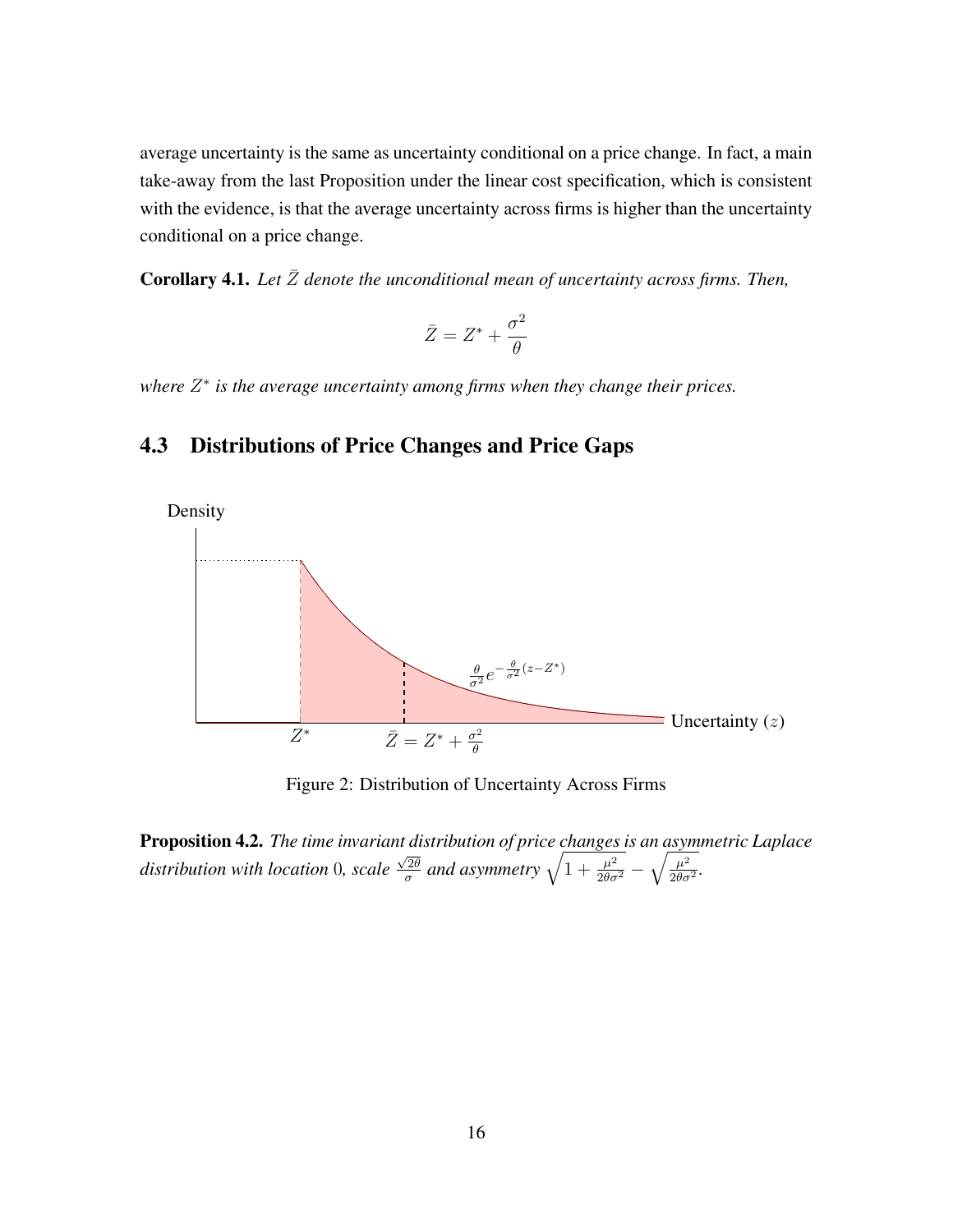

Figure 3: Distribution of Price Changes Across Firms

Corollary 4.2. *Inattention cannot be identified from distribution of price changes. Formally, the distribution of price changes is invariant with respect to degree of inattention.*

**Proposition 4.3.** The time-invariant distribution of true price gaps across firms, x<sup>\*</sup>, has a *normal-Laplace distribution; it can be decomposed as*

$$
x^* = x_n + x_w
$$

*where*  $x_n \sim \mathcal{N}(0, Z^*)$  *and*  $x_w \sim A - Laplace(\frac{\mu}{\sigma^2})$  $\frac{\mu}{\rho+\theta}$ ,  $\sqrt{2\theta}$  $\sqrt{\frac{2\theta}{\sigma}}, \sqrt{1+\frac{\mu^2}{2\theta\sigma^2}}-\sqrt{\frac{\mu^2}{2\theta\sigma^2}})$  are inde*pendent random variables.*[8](#page-0-0)

Normal-Laplace distributions inherit the properties of the their normal component in the middle but the tail behavior of their Laplace component. Figure [\(4\)](#page-17-0) shows the implied normal-Laplace distribution for the case of  $\mu = 0$ .

<sup>8</sup>For a detailed discussion of normal-Laplace distributions see [Cite Reed (2004)].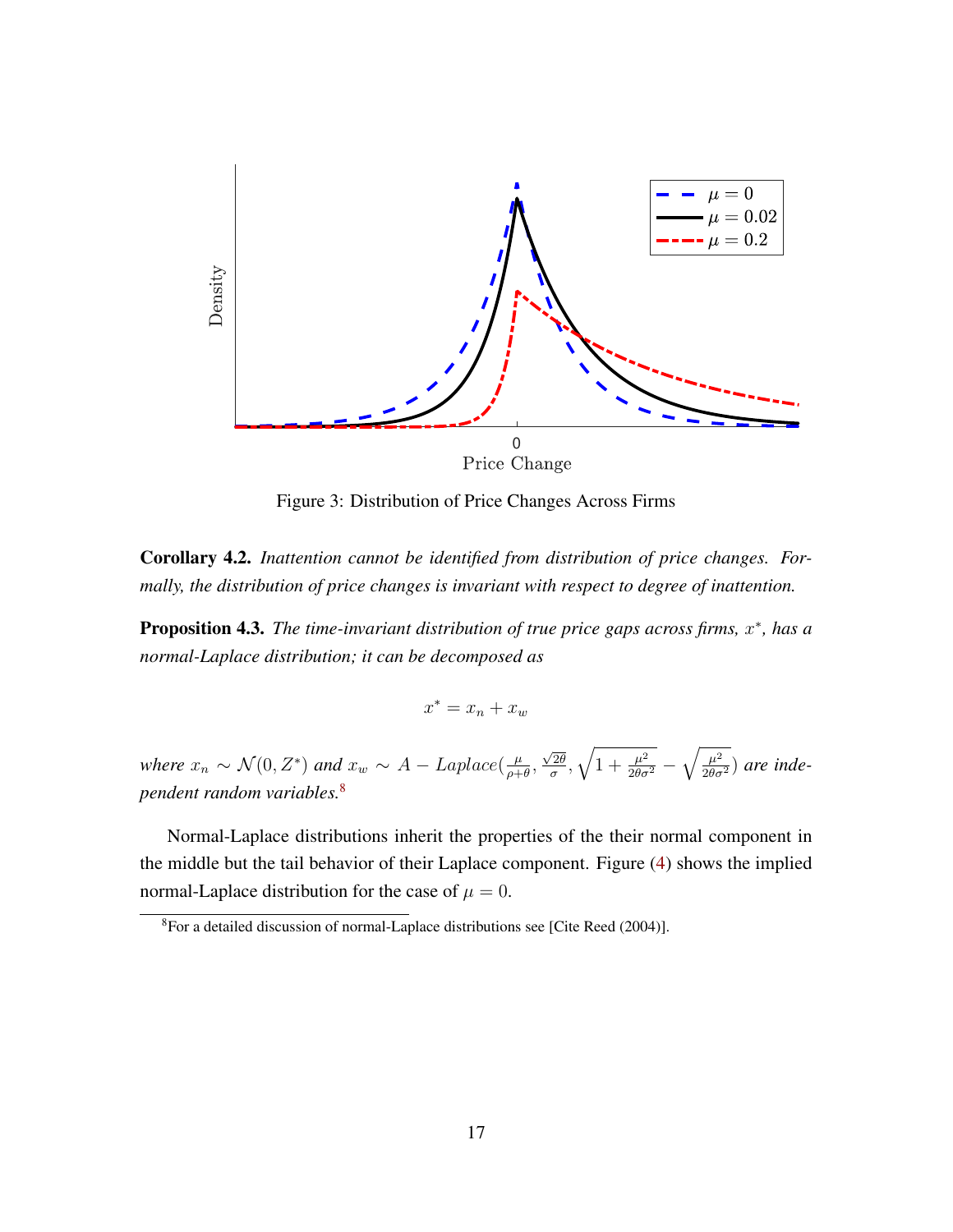<span id="page-17-0"></span>

Figure 4: Distribution of True Price Gaps Across Firms

## <span id="page-17-1"></span>5 Implications for Monetary Non-Neutrality

In this section, we investigate the implications of our model for monetary non-neutrality. To this end, we assume that the output gap of a firm is proportional to their true price gap – a benchmark result in monetary models:<sup>[9](#page-0-0)</sup>

$$
y_{i,t} \equiv \epsilon x_{i,t}^* = \epsilon (b_{i,t} + x_{i,t}),
$$

where  $\epsilon$  can be interpreted as the inter-temporal elasticity of substitution for a representative household, and the second part directly follows from Definition [\(3.1\)](#page-10-2).

To avoid the complications of thinking about positive versus negative monetary shocks, for the remainder of this section we will assume  $\mu = 0$ . However, later on, in characterizing the time-invariant distribution of prices and price changes, we will allow for non-zero drift.

A convenient implication of  $\mu = 0$  is that that the distribution of perceived price gaps collapses to a degenerate distribution at zero, meaning that  $x_{i,t} = 0$  for all i and t. Thus,

$$
y_{i,t} = \epsilon b_{i,t}
$$

which means that in order to understand the behavior of output gaps under the optimal

<sup>&</sup>lt;sup>9</sup>See [Cite Alvarez] for instance.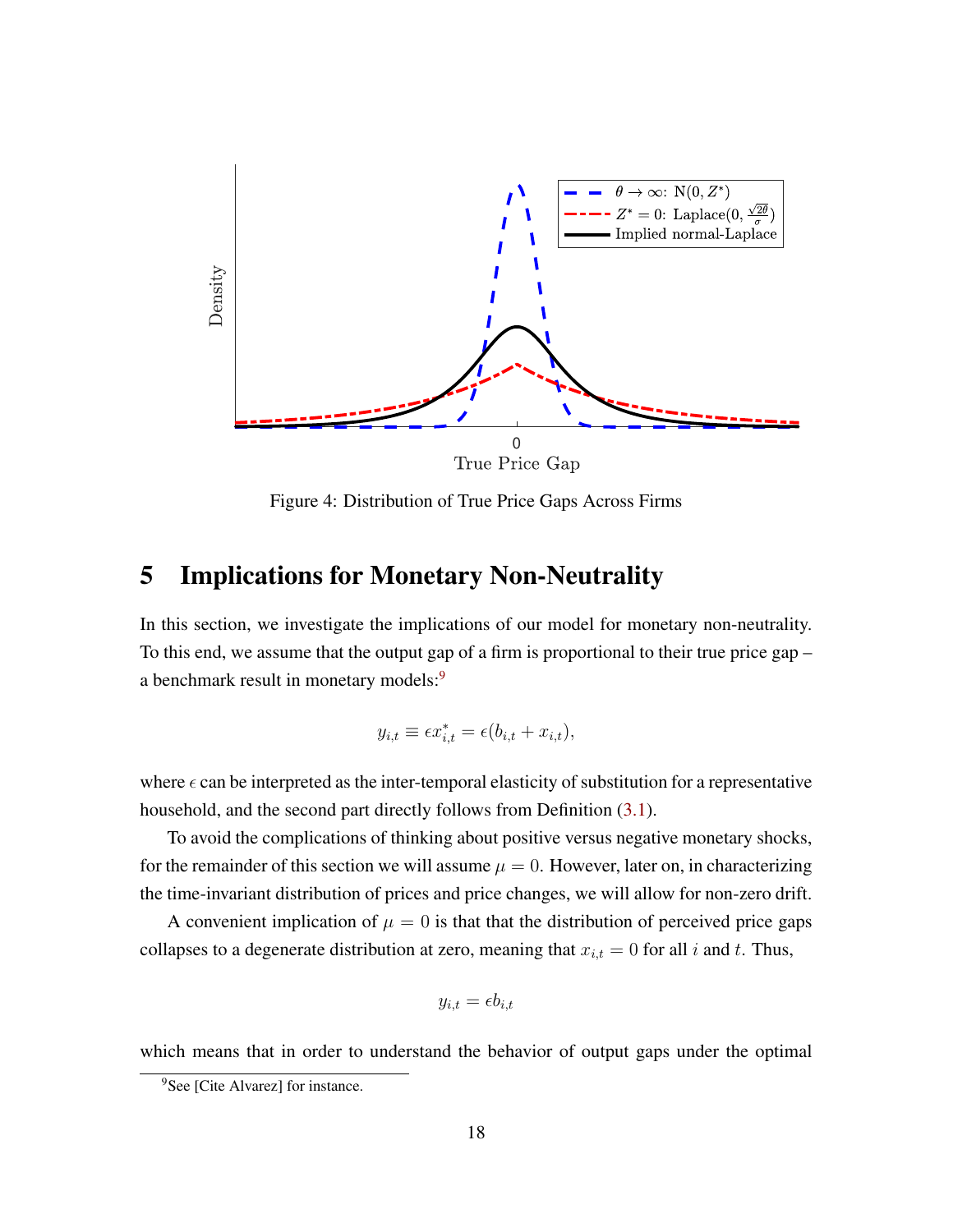information acquisition policy of firms, we need to specify how belief gaps evolve. Since firms update their information only when they change their prices, belief gaps inherit the Poisson process of price changes and firms end up revising their beliefs either not by much or by a lot. Since output gaps are proportional to belief gaps, they behave exactly the same way. The following Lemma characterizes this result.

<span id="page-18-0"></span>Lemma 5.1. *The output gap of a firm is a Brownian motion with a Poisson jump given by:*

$$
db_{i,t} = \sigma dW_{i,t} - [\lambda_{i,t}b_{i,t} + U_{i,t}]d\chi_{i,t}
$$

$$
dz_{i,t} = \sigma^2 dt + [Z^* - z_{i,t}]d\chi_{i,t}
$$

$$
\lambda_{i,t} = 1 - \frac{Z^*}{z_{i,t}}, U_{i,t} \sim \mathcal{N}(0, \lambda_{i,t}Z^*)
$$

*where*  $\sigma dW_{i,t}$  *is the innovation to the firm's ideal price,*  $\chi_{i,t}$  *is the Poisson r.v. governing the arrival of a price change, and*  $U_{i,t}$  *is the firm's mistake in observing the ideal price.* 

The Lemma also shows that how the uncertainty of a firm at the time of a price change affects the size of their belief revision. To see this, recall that  $\lambda_{i,t}$  was the "amount" of information that a firm acquires which depends on the prior uncertainty of firms upon updating its information and ranges from 0, when  $z_{i,t} = Z^*$ , to 1, when  $z_{i,t} \to \infty$ . Importantly, the size of the Poisson jump in the belief gap is determined by  $\lambda_{i,t}$  which introduces a new source of selection: firms who have not changed their prices for a longer time, acquire more information upon the arrival of an opportunity for a price change, and their realized belief gaps are smaller on average.

Notice that this selection would be absent if either friction was eliminated. In absence of information rigidities when  $Z^* = 0$ , all firms have  $\lambda = 1$  and they all fully revise their beliefs so that their belief gap is reset to zero. In that sense, the limit where  $Z^* = 0$ collapses to a model where firms acquire full information upon updating their information.

Having specified the evolution of these gaps, we can now characterize the degree of monetary non-neutrality. To do so, we start by defining monetary non-neutrality for one firm, and then we provide an aggregation result.

#### 5.1 Output Gap of Individual Firms

To shed light on how heterogeneity in uncertainty leads to differential response in production of firms, we start by characterizing the life-time production of a single firm.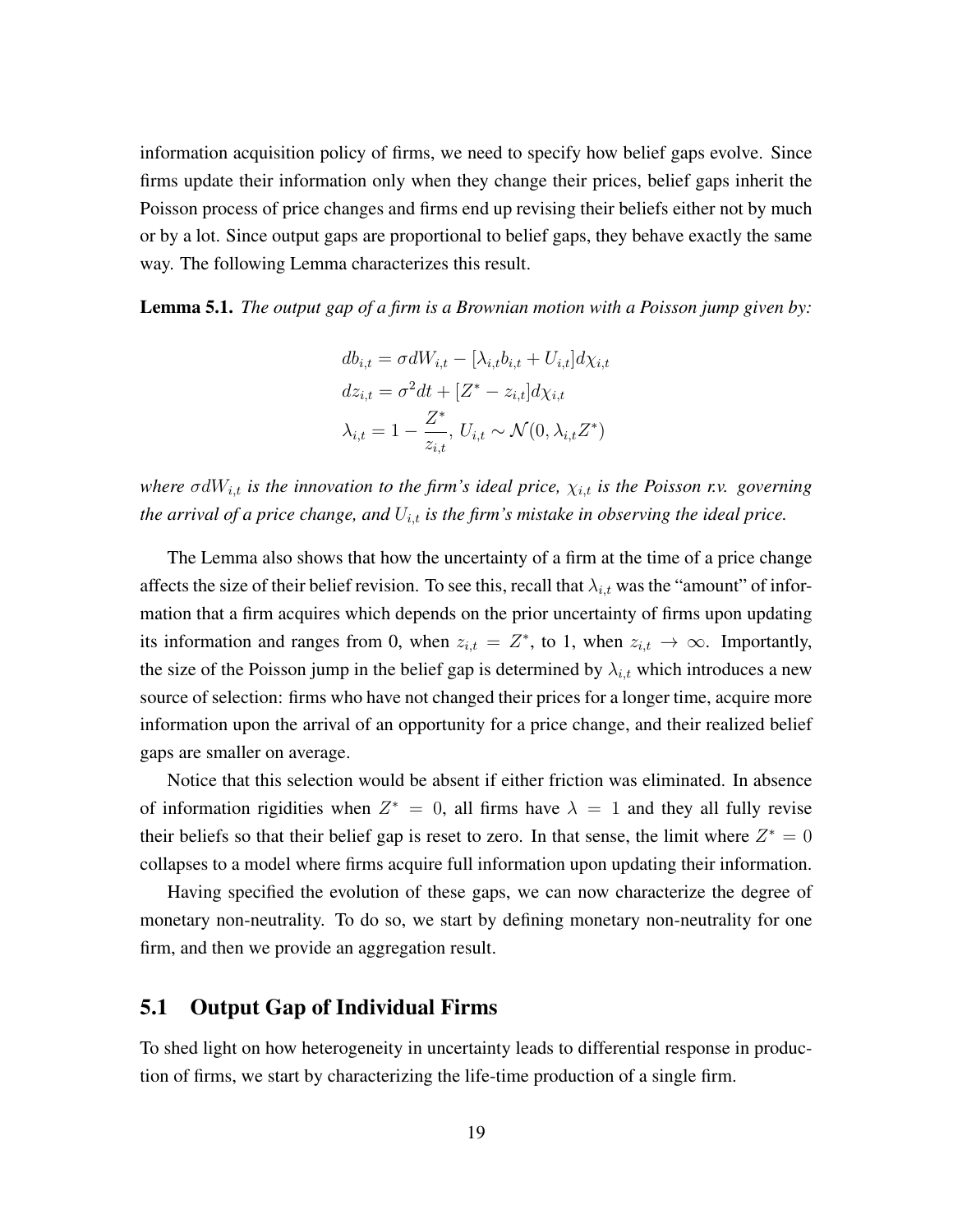Definition 5.1. *We define the expected life-time output gap of firm* i *at time* 0 *as*

$$
Y_{i,0} = \mathbb{E}\left[\int_0^\infty y_{i,t} dt\right]
$$

The question of monetary non-neutrality in this model is that how an initial shock to a firm's variables would persist over time. In particular we will interpret a monetary shock as a one time unanticipated shift in firms' true price gaps. Alternatively, using the definition of output gap in Equation [\(5\)](#page-17-1), one can interpret such a shift as a shock to firms' initial output gap. The following Proposition shows that a firm's uncertainty and initial output gap are sufficient for characterizing their expected life-time output gap.

<span id="page-19-0"></span>Lemma 5.2. *The expected life-time output of firm* i *at any given time is uniquely determined by their initial output,* y*, and initial uncertainty,* z*:*

$$
Y(y,z)=m(z)y, \ \underbrace{m(z)}_{\text{output multiplier}}, \nonumber \\ \underbrace{1-(\bar{\lambda}_z-\bar{\lambda}_{Z^*})}_{\text{output multiplier}},
$$

*where*

$$
\lambda_z \equiv \mathbb{E}^{z'}[1 - \frac{Z^*}{z'}|z' \ge z] = 1 - \frac{\theta}{\sigma^2} e^{\frac{\theta}{\sigma^2}z} \Gamma(0, \frac{\theta}{\sigma^2}z)
$$

*is the expected information acquisition of a firm whose uncertainty is* z*. Here* Γ(., .) *is the upper incomplete Gamma function.*

The Lemma shows that the expected life-time production of a firm is a multiple of their initial output gap  $y$ , where the multiplier depends on the firm's initial uncertainty. Note that this dependence relies on both frictions and would go away in absence of either of them. To see this, it is useful to consider the two benchmarks:

- 1. The case of  $Z^* = 0$ : in this case, which is the limit of the model where the only friction is the nominal rigidity, the output multiplier is simply the inverse of the frequency of price change,  $1/\theta$ . The intuition is simple: any initial shock to a firm's output gap would last until their next price change, after which the firm would adjust and reset the gap to zero. Hence, the life-time expected output gap of a firm is the average time between price adjustments,  $\theta^{-1}$ .
- 2. The case of  $\theta \to \infty$ : in this case, which is the limit of the model where the only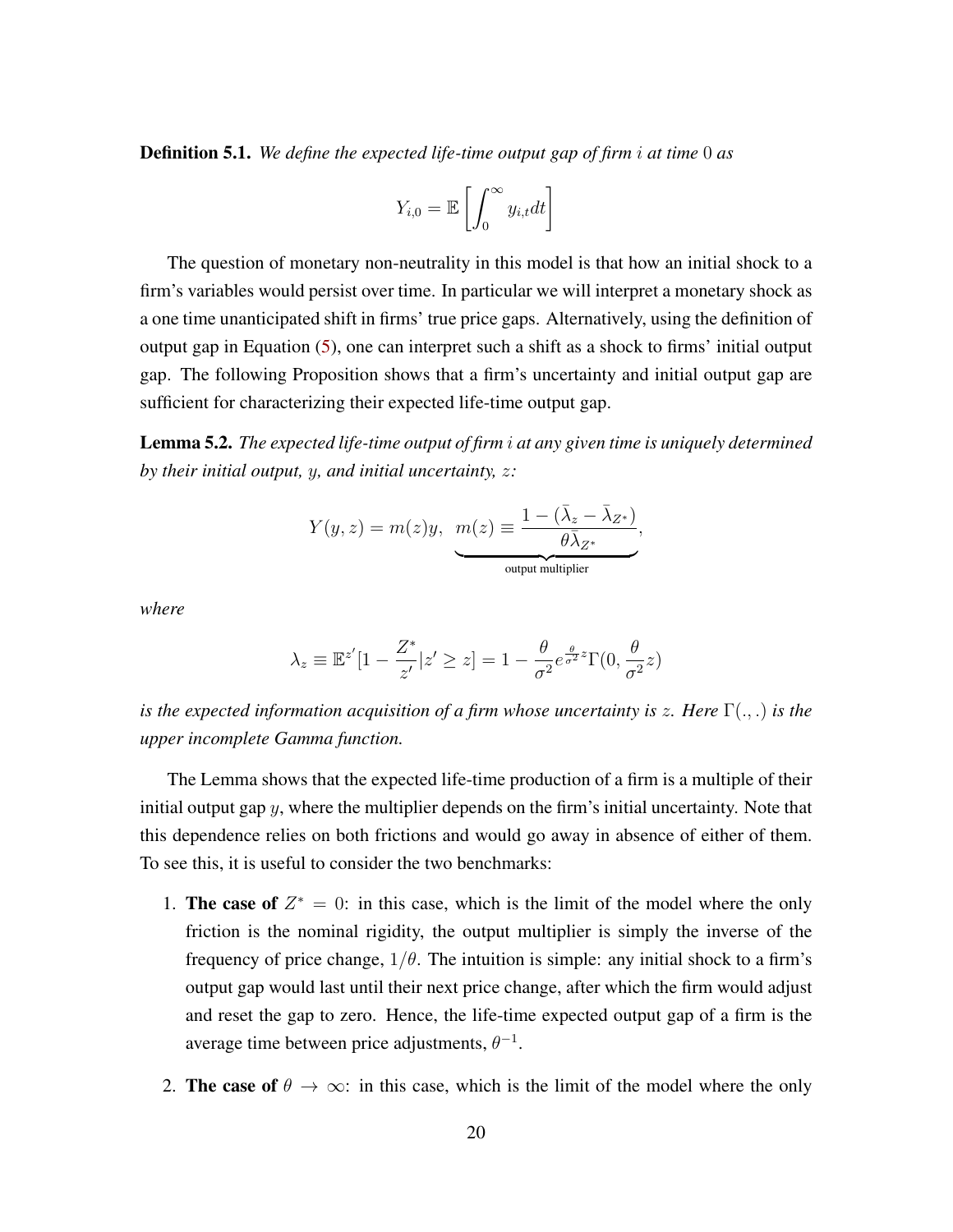friction is the costly information, the output multiplier converges to  $\bar{\lambda}_{\theta \to 0}^{-1} = \sigma^2/Z^*$ . The intuition is that any shock to a firm's output gap would only persist because the firm does not have enough information to fully adjust their price and close the gap. Since  $\lambda$  is the rate of information acquisition in this economy, the higher  $\lambda$  the sooner the firm will be able to close their output gap. Hence, the expected life-time output gap of a firm is related to the inverse of the rate of information acquisition.

This dependence of the output multiplier on initial uncertainty creates heterogeneity on how firms respond to the same initial shock.

**Proposition 5.1.** *The output multiplier of a firm is decreasing in their initial uncertainty z:* 

$$
m'(z) = \frac{\lambda_z - \bar{\lambda}_z}{\theta \bar{\lambda}_{Z^*}} \leq 0
$$

The Lemma shows that firms with higher uncertainty have smaller multipliers. Therefore, two firms with the same initial shock to the output gap would respond differently depending on their initial uncertainty. Firms with higher uncertainty on average acquire more information when they change their prices and therefore are more successful in closing their output gap.

### 5.2 The Aggregate Multiplier

**Definition 5.2.** For an initial joint distribution of output gap and uncertainty,  $N(y, z)$ , we *define the associated cumulative response of output as*

$$
\mathcal{M}(N) \equiv \int Y(b, z)dN(y, z).
$$

*Therefore* M(N) *captures the cumulative response of output when output gap and uncertainty in the economy is initially distributed according to* N*.*

Proposition 5.2. *For an initial joint distribution* N(y, z)*, the cumulative response of output associated with* N *is*

$$
\mathcal{M}(N) = \underbrace{\mathbb{E}^{N}[m(z)]}_{\text{average multiplier}} \times \underbrace{\mathbb{E}^{N}[y]}_{\text{average initial gap}} + \underbrace{cov^{N}(m(z), y)}_{\text{selection effect}}
$$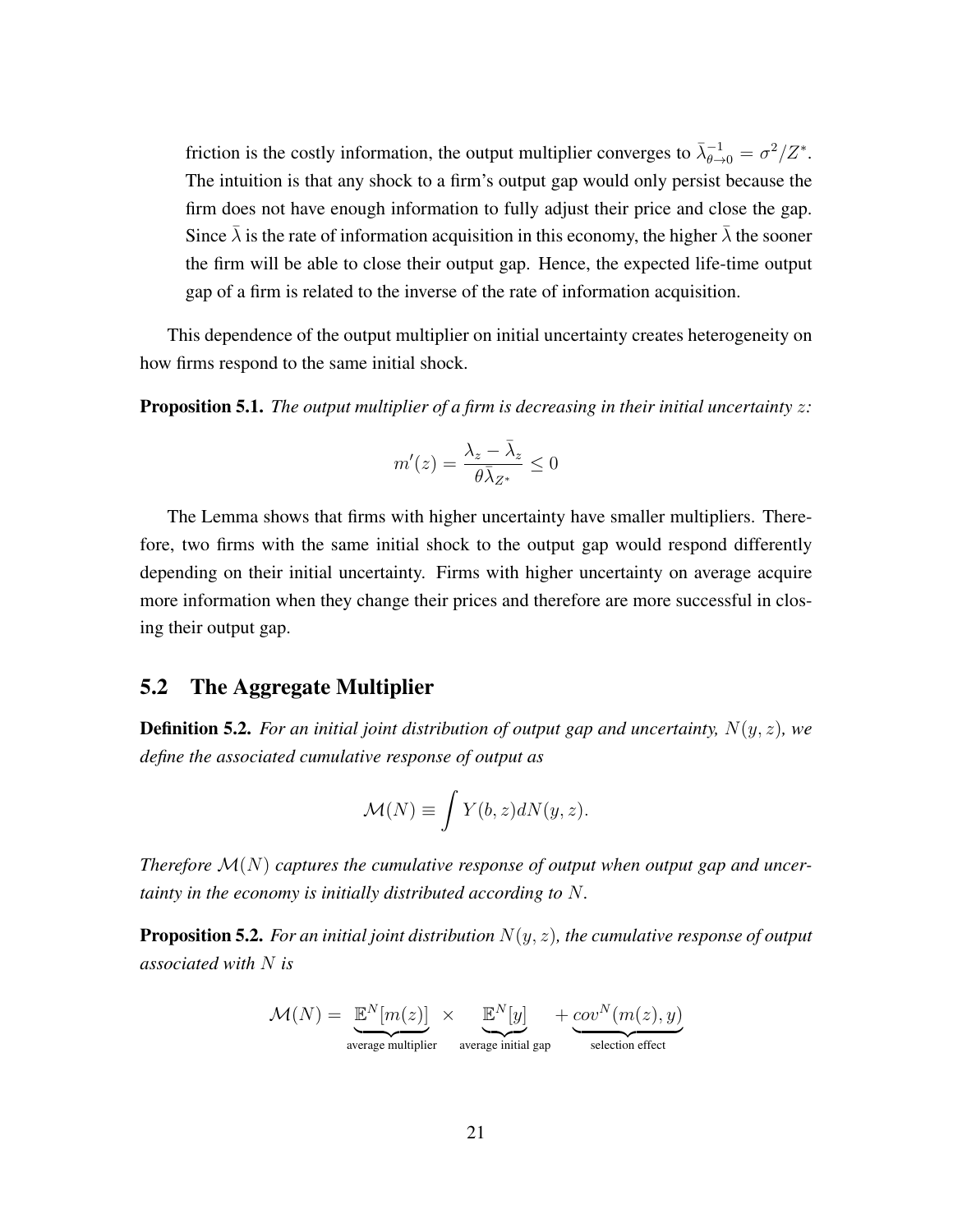**Proposition 5.3.** Let  $\tilde{N}(y, z)$  denote the time-invariant joint distribution of output and *uncertainty implied by the model. Then,*

- *1. The cumulative response of output associated with*  $\tilde{N}$  *is zero:*  $\mathcal{M}(\tilde{N}) = 0$ *.*
- *2. Let*  $N_{\delta}(y, z) = \tilde{N}(y \delta, z)$  *be the initial distribution associated with a one-time unanticipated shock that increases the output gap of all firms by* δ*. Then,*

$$
\mathcal{M}(N_{\delta})/\delta = \frac{1}{\theta} + \frac{Z^*}{\sigma^2}
$$

The Proposition shows that only the uncertainty of price-setters matter for monetary non-neutrality.

Corollary 5.1. *Monetary non-neutrality cannot be identified from the distribution of price changes.*

Proof follows from the fact that the distribution of price changes is invariant to the degree of inattention.'

## 6 Conclusion

In this paper we study the implications of state-dependent information acquisition for macroeconomic outcomes. While empirical evidence shows that firms on average are highly uninformed about aggregate variables, in a model with endogenous information acquisition, we show that only the expectations of the most informed firms matter for monetary non-neutrality and evolution of prices.

Our findings provide a new perspective on communication policies that target expectations of firms. Since we find that firms only acquire information when an opportunity for a price change arrives, our model favors targeted communications policies that recognizes these selection effects in information acquisition.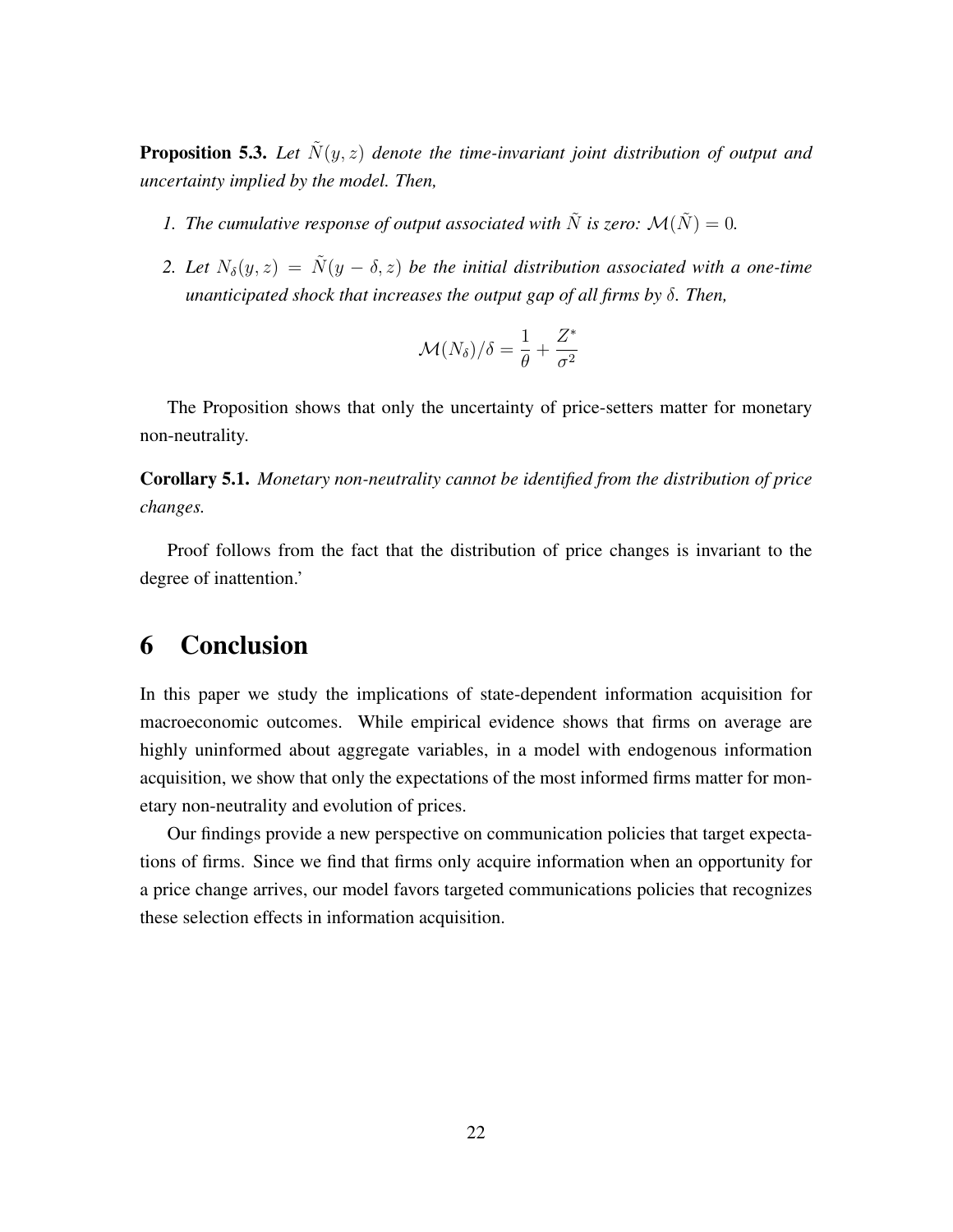## References

- <span id="page-22-2"></span>Afrouzi, Hassan, "Strategic Inattention, Inflation Dynamics and the Non-Neutrality of Money," mimeo 2019.
- <span id="page-22-6"></span>Alvarez, Fernando and Francesco Lippi, "Price Setting With Menu Cost for Multiproduct Firms," *Econometrica*, 2014, *82* (1), 89–135.
- <span id="page-22-7"></span> $\mu =$ ,  $\mu =$ , and Luigi Paciello, "Optimal Price Setting With Observation and Menu Costs," *The Quarterly Journal of Economics*, 11 2011, *126* (4), 1909–1960.
- <span id="page-22-8"></span> $, \ldots$ , and  $\ldots$ , "Monetary Shocks in Models with Observation and Menu Costs," *Journal of the European Economic Association*, 05 2017, *16* (2), 353–382.
- <span id="page-22-0"></span> $\overline{\phantom{a}}$ , Hervé Le Bihan, and Francesco Lippi, "The Real Effects of Monetary Shocks in Sticky Price Models: A Sufficient Statistic Approach," *American Economic Review*, October 2016, *106* (10), 2817–51.
- <span id="page-22-11"></span>Baley, Isaac and Andrés Blanco, "Firm Uncertainty Cycles and the Propagation of Nominal Shocks," *American Economic Journal: Macroeconomics*, January 2019, *11* (1), 276– 337.
- <span id="page-22-9"></span>Bonomo, Marco, Carlos Carvalho, René Garcia, and Vivian Malta, "Persistent Monetary Non-Neutrality in an Estimated Model with Menu Costs and Partially Costly Information," mimeo 2019.
- <span id="page-22-4"></span>Caplin, Andrew, Mark Dean, and John Leahy, "Rationally inattentive behavior: Characterizing and generalizing Shannon entropy," Technical Report, National Bureau of Economic Research 2017.
- <span id="page-22-10"></span>Carvalho, Carlos and Oleksiy Kryvtsov, "Price Selection," Staff Working Papers 18-44, Bank of Canada 2018.
- <span id="page-22-1"></span>Coibion, Olivier, Yuriy Gorodnichenko, and Saten Kumar, "How Do Firms Form Their Expectations? New Survey Evidence," *American Economic Review*, 2018, *108* (9), 2671–2713.
- <span id="page-22-13"></span> $\ldots$ ,  $\ldots$ , and Jane Ryngaert, "Do You Know That I Know That You Know...? Higher-Order Beliefs in Survey Data," Working Paper 24987, National Bureau of Economic Research September 2018.
- <span id="page-22-3"></span>Dean, Andrew Caplin6and Mark, "The Behavioral Implications of Rational Inattention with Shannon Entropy," 2013.
- <span id="page-22-5"></span>Gagnon, Etienne, David López-Salido, and Nicolas Vincent, "Individual Price Adjustment along the Extensive Margin," *NBER Macroeconomics Annual*, 2013, *27* (1), 235– 281.
- <span id="page-22-12"></span>Gertler, Mark and John Leahy, "A Phillips Curve with an Ss Foundation," *Journal of Political Economy*, 2008, *116* (3), 533–572.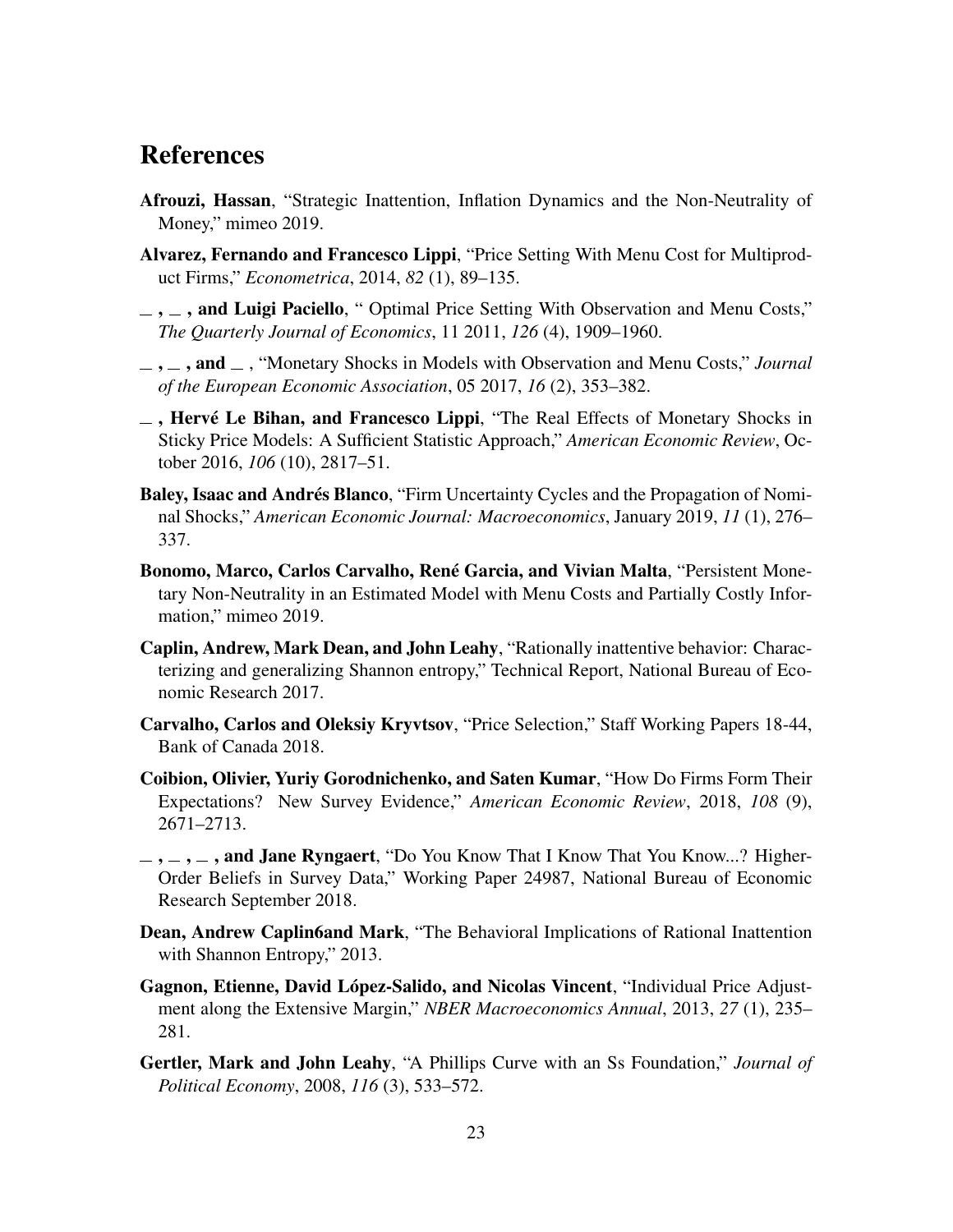- <span id="page-23-2"></span>Golosov, Mikhail and Robert E. Lucas, "Menu Costs and Phillips Curves," *Journal of Political Economy*, 2007, *115*, 171–199.
- <span id="page-23-6"></span>Gorodnichenko, Yuriy, "Endogenous Information, Menu Costs and Inflation Persistence," Working Paper 14184, National Bureau of Economic Research July 2008.
- <span id="page-23-1"></span>Hébert, Benjamin and Michael Woodford, "Information costs and sequential information sampling," Technical Report, National Bureau of Economic Research 2018.
- <span id="page-23-13"></span>Hellwig, Christian and Venky Venkateswaran, "Dispersed Information, Sticky Prices and Monetary Business Cycles: A Hayekian Perspective," Working Papers 15-12, New York University, Leonard N. Stern School of Business, Department of Economics 2015.
- <span id="page-23-15"></span>Karadi, Peter and Adam Reiff, "Menu Costs, Aggregate Fluctuations, and Large Shocks," *American Economic Journal: Macroeconomics*, July 2019, *11* (3), 111–46.
- <span id="page-23-11"></span>Klenow, Peter J. and Jonathan L. Willis, "Sticky Information and Sticky Prices," *Journal of Monetary Economics*, 2007, *54*, 79 – 99.
- <span id="page-23-12"></span>Knotek, Edward S., "A Tale of Two Rigidities: Sticky Prices in a Sticky-Information Environment," *Journal of Money, Credit and Banking*, 2010, *42* (8), 1543–1564.
- <span id="page-23-0"></span>Kumar, Saten, Hassan Afrouzi, Olivier Coibion, and Yuriy Gorodnichenko, "Inflation Targeting Does Not Anchor Inflation Expectations: Evidence from Firms in New Zealand," *Brookings Papers on Economic Activity*, 2015, *2015* (2), 151–225.
- <span id="page-23-5"></span>Mackowiak, Bartosz and Mirko Wiederholt, "Optimal Sticky Prices under Rational Inattention," *American Economic Review*, June 2009, *99* (3), 769–803.
- <span id="page-23-10"></span> $\overline{\phantom{a}}$ , Filip Matějka, and Mirko Wiederholt, "Survey: Rational Inattention, a Disciplined Behavioral Model," Technical Report, CEPR Discussion Papers 2018.
- <span id="page-23-3"></span>Midrigan, Virgiliu, "Menu Costs, Multiproduct Firms, and Aggregate Fluctuations," *Econometrica*, 2011, *79* (4), 1139–1180.
- <span id="page-23-4"></span>Sims, Christopher A., "Implications of Rational Inattention," *Journal of Monetary Economics*, 2003, *50* (3), 665 – 690. Swiss National Bank/Study Center Gerzensee Conference on Monetary Policy under Incomplete Information.
- <span id="page-23-9"></span> $\overline{\phantom{a}}$ , "Rational inattention and monetary economics," in "Handbook of monetary economics," Vol. 3, Elsevier, 2010, pp. 155–181.
- <span id="page-23-8"></span>Stevens, Luminita, "Coarse Pricing Policies," *The Review of Economic Studies*, 07 2019. rdz036.
- <span id="page-23-14"></span>Vavra, Joseph, " Inflation Dynamics and Time-Varying Volatility: New Evidence and an Ss Interpretation," *The Quarterly Journal of Economics*, 09 2013, *129* (1), 215–258.
- <span id="page-23-7"></span>Woodford, Michael, "Information-Constrained State-Dependent Pricing," *Journal of Monetary Economics*, 2009, *56*, S100–S124.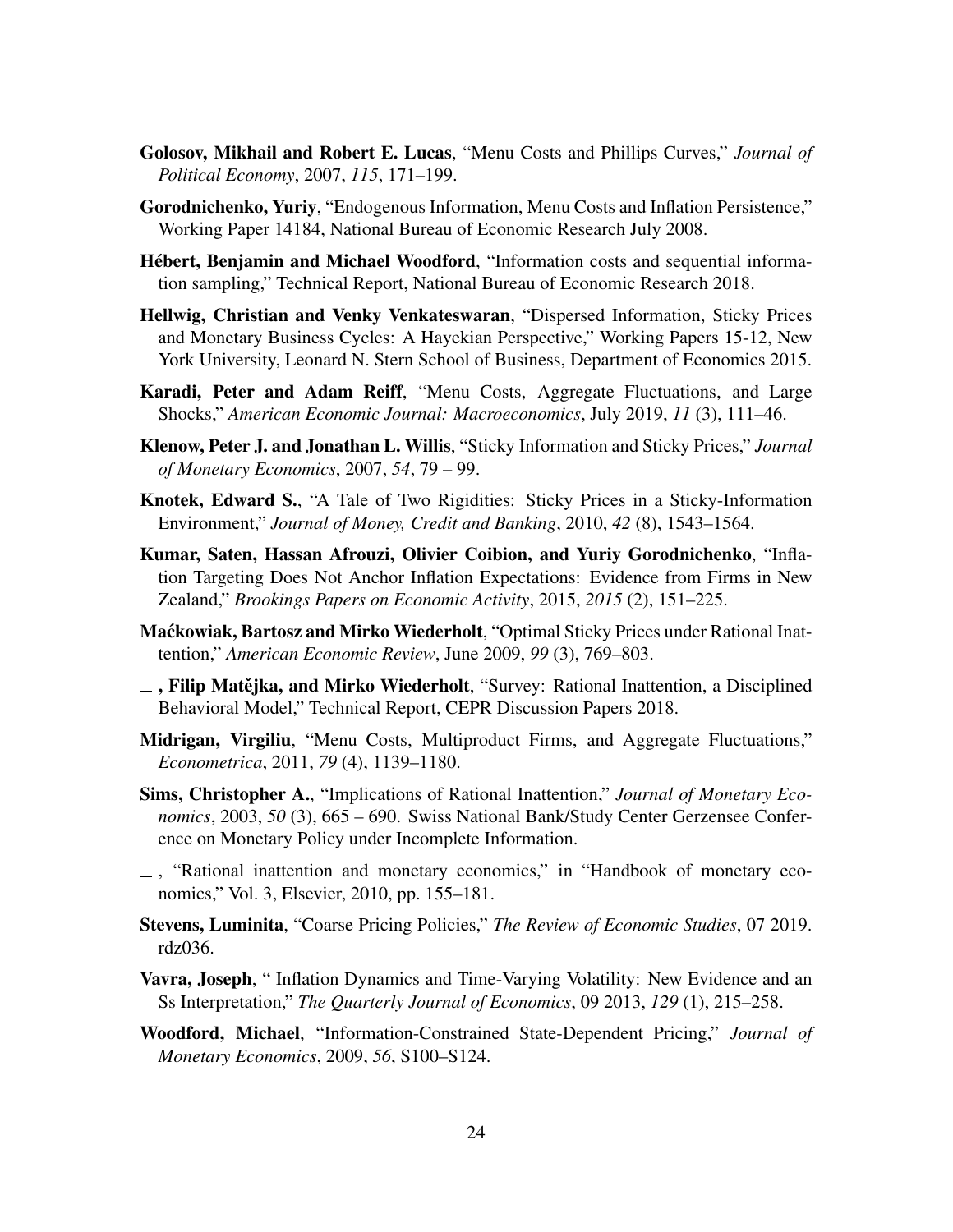<span id="page-24-0"></span>Yang, Choongryul, "Rational Inattention, Menu Costs, and Multi-Product Firms: Micro Evidence and Aggregate Implications," 2020. Manuscript.